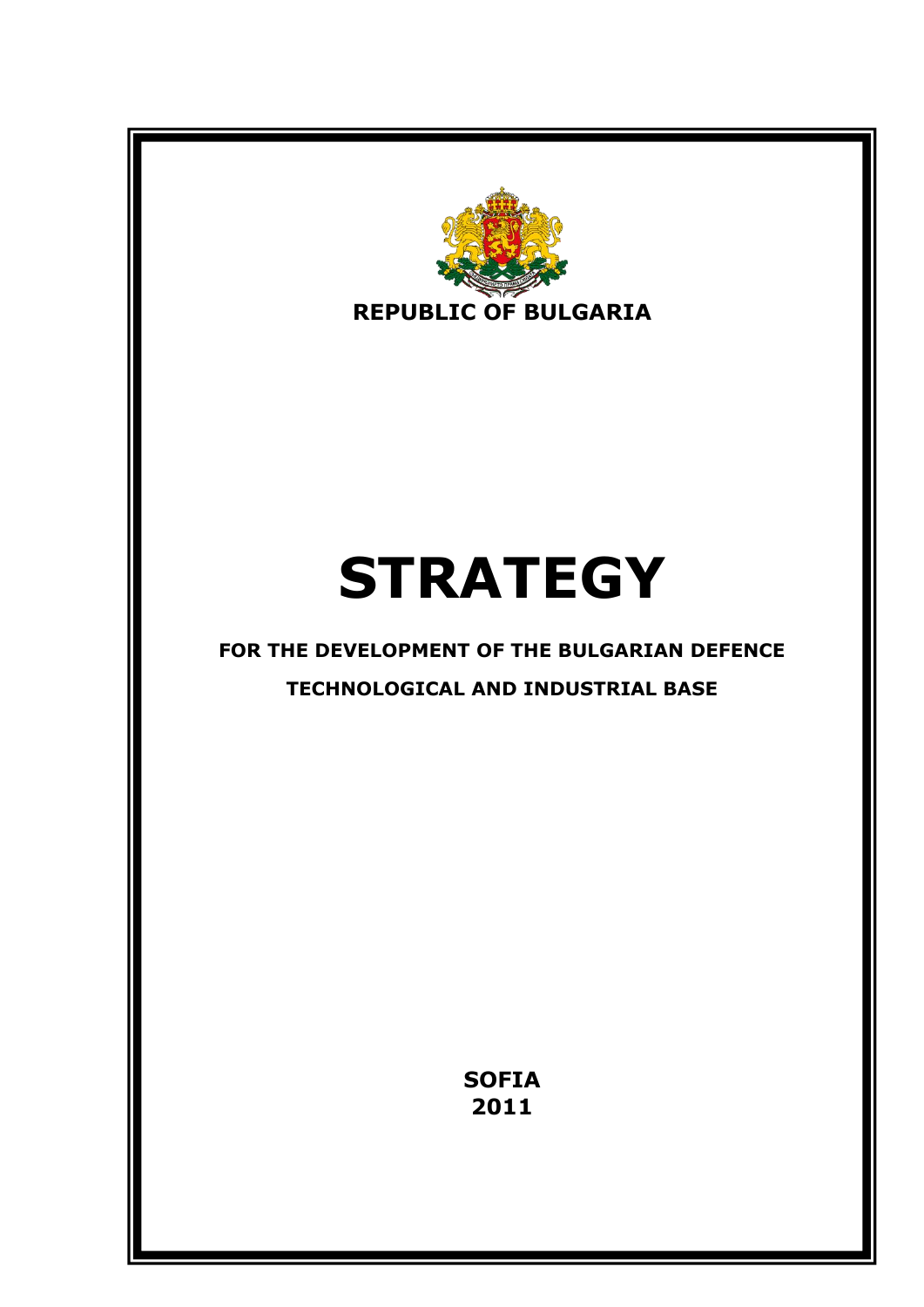# **CONTENTS:**

|               | <b>Introduction</b>                                                                                                             | 3  |
|---------------|---------------------------------------------------------------------------------------------------------------------------------|----|
|               |                                                                                                                                 |    |
| 1.            | Status, significance, scope and priority product departments of BDTIB                                                           | 5  |
|               |                                                                                                                                 |    |
| 2.            | Main goals and stages of implementation                                                                                         | 9  |
|               |                                                                                                                                 |    |
| 3.            | Institutional support by the government authorities and partnership with<br>the business                                        | 9  |
|               |                                                                                                                                 |    |
|               | 3.1 Partnership for consolidation of BDTIB                                                                                      | 9  |
|               |                                                                                                                                 |    |
|               | 3.2 Ensuring an adequate industrial capacity in support of the national and<br>collective capabilities                          | 12 |
|               |                                                                                                                                 |    |
|               | 3.3 Ensuring the security of supplies                                                                                           | 14 |
|               |                                                                                                                                 |    |
| $3.4^{\circ}$ | <b>Competition and cooperation policy</b>                                                                                       | 15 |
|               |                                                                                                                                 |    |
| 4.            | Market orientation and international cooperation                                                                                | 16 |
|               |                                                                                                                                 |    |
| 5.            | Research and technology in support of defence and security                                                                      | 18 |
|               |                                                                                                                                 |    |
| 6.            | The future of BDTIB                                                                                                             | 20 |
|               |                                                                                                                                 |    |
| 7.            | <b>Attachments:</b>                                                                                                             |    |
|               |                                                                                                                                 |    |
| 7.1           | Action plan for the implementation of the measures necessary for the<br>establishment and realization of the Strategy for BDTIB |    |
|               |                                                                                                                                 |    |
|               | 7.2 Road map for the implementation of the Strategy for BDTIB                                                                   |    |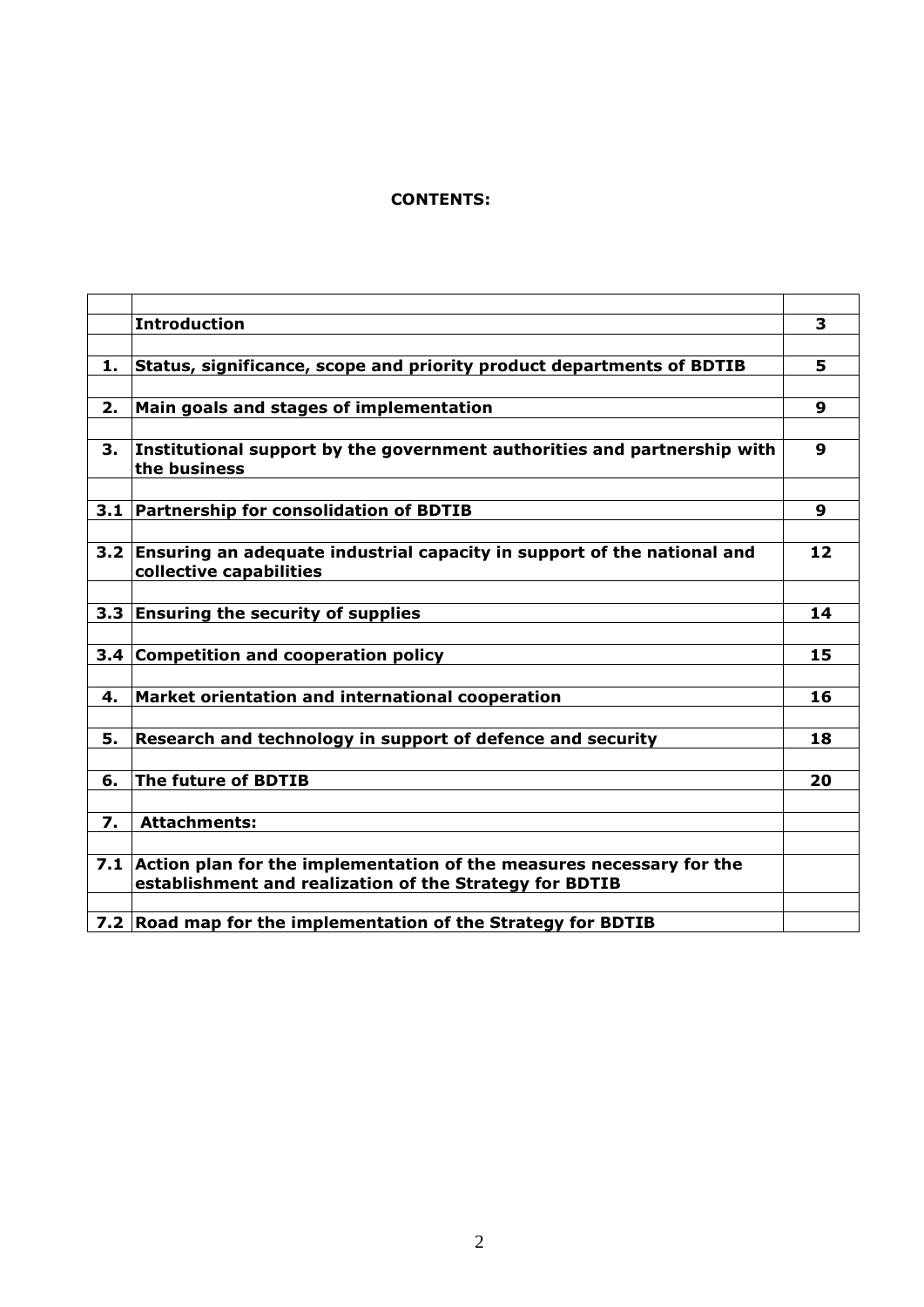#### **ITRODUCTION**

The Strategy for the Development of the Bulgarian Defence Technological and Industrial Base has been drafted **pursuant to Art. 27, item 8 of the Defence and Armed Forces Law of the Republic of Bulgaria** and in accordance with the commitments of the Bulgarian government to the development of the national defence and industrial capabilities, to addressing the challenges and threats for the defence and security and to advancing the national interests and the Bulgarian contribution to the political, defence and economic alliances and international relations that our country is an active participant in.

In the past 20 years as a result of the political, social and economic transformations and the changed security environment, as well as the increasing internationalisation and consolidation of capitals and globalization of the economy the leading in military, technical and economic domain powers took steps to restructure their armed forces and defence industries on the basis of concepts and strategies for their operation in the  $21^{st}$  century. The challenges facing the security environment, the keen competition in the fields of manufacturing, research and innovation and in the battle for redistribution of the restricted national defence budgets were taken into account in drafting the strategic documents. The defence priorities were outlined and long-term modernisation and transformation programs for the defence assets and capabilities were drafted which were linked to defined projects aimed at achieving the capabilities by making use of the national industrial potential or through cooperated trans-national industrial cooperation. Such an approach was employed by most of the new member-states that joined the North Atlantic Treaty Organization (NATO) and the European Union (EU) after 1997.

•The negative impact of the recent processes in the economic and financial area globally result in shrinking markets for defence goods and speeds up the consolidation of the industrial defence sector. The trend will be reinforced under the influence of the strategic priorities of the European Security and Defence Policy, The Strategy for the European Defence Technological and Industrial Base and the related European documents in the area of security and defence and also as a result of the challenges to the industry related to the ongoing NATO transformation and the need to focus the resources in order to attain the new priority defence capabilities and assets of the Alliance while maintaining or reducing the relative amounts of defence spending.

 *With the accession of the Republic of Bulgaria into NATO and the EU and the completion of the reforms in the areas of economy and the defence and security sector and given the ongoing large-scale modernisation projects in the armed forces the environment in which the Bulgarian defence industry functions became subject to the processes and trends above which entails the existence or development of a clearer vision and adequate action plan.* 

•The program for restructuring, privatization and state participation in the defence industry adopted by the Council of Ministers in March 1998 and implemented for a period of10 years now created the pre-requisites for employing the private entrepreneurship for improving the production and technological, and financial and economic situation in the enterprises and their gradual stabilization after the initial shock of the political and market changes from the early 90s. An attempt was made to reconsider and regulate the responsibilities of the state in terms of the development of the sector through the drafting of the Defence Industry Law and the secondary legislation related to it. After the adoption of the draft bill was postponed in relation to the implementation of the NATO Membership Action Plan no such document was drafted to regulate the relations between the industry and the government bodies, no common vision was developed regarding the use of the research, technological and production potential in the interest of national security and defence. The efforts made by institutions and companies to ensure that the industry will take part in EU and NATO defence projects and to expand the cooperation with the countries that Bulgaria has had traditionally good relations and has provided products and services for their security and defence were short-lived and not sufficient for the strategic reorientation of the research and production activities. The state support for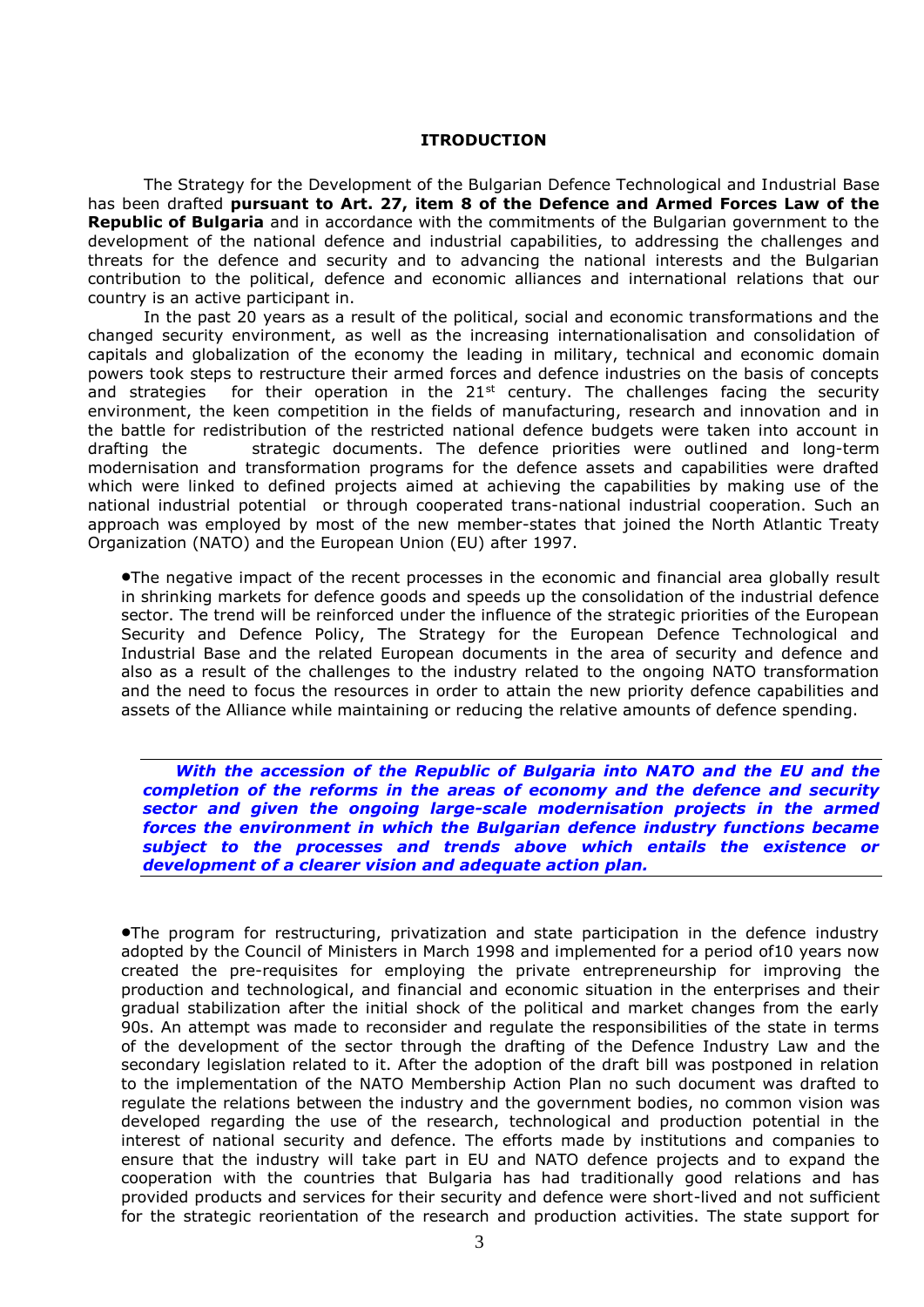defence-related research is not systemic and the military research and innovation sectors in the BAS and the universities mainly realize their products abroad.

•A Strategic Defence Review was carried out in the period 2003 - 2004 which laid down clear guidelines for the involvement of the Bulgarian research potential and defence industry in the transformation and modernisation of the armed forces. The conclusions and constructive recommendations contained in the Strategic Review have not however received the needed support to ensure their practical implementation. Nationally, the Strategy provides the scientific organisations, universities and the research community with a framework in which they can formulate their views and plans for involvement in the Bulgarian defence industry. It also provides the public and the legislators with information regarding the aspirations of the government to more effectively use the public financial resources for scientific research. Some of the planned measures are aimed at introducing program budgeting for research.

Given the above reasons the Bulgarian defence industry continues to be poorly represented in the development and supply of defence products for the national security and defence as compared to the EU and NATO member-states.

•The defence industry enterprises continue to form almost 100% of their revenues from export of military products and products for the civil sector. The Bulgarian military products and services sold in the EU and NATO countries do not exceed 10% of the export of Bulgarian defence products. Should this trend be maintained, that would hinder the full-fledged integration of Bulgaria into the natural environment in which it can achieve its foreign policy and defence and economic priorities and objectives and would have a negative impact on the industry's competitiveness and the establishment of a defence technological and industrial base that is adequate to the priorities, objectives and capabilities of the country.

•In this respect and in response to the processes and trends outlined above, and as a result of the dialogue between the business representatives and the state that started in 2006 an agreement was reached to speed up the preparation and adoption of a strategic document for the development of the Bulgarian defence industry. The adoption and implementation of this Strategy for the Development of the Bulgarian Defence Technological and Industrial Base provides a clear vision and shared responsibility of the state and the business regarding the long-term orientation and development of the national defence and industrial capabilities, addressing the challenges and opportunities relating to the advancement of the national interests and the Bulgarian contribution to the political, defence and economic alliances and bilateral defence and economic relations.

•The Strategy is aligned with the established Liberal model in the defence and industrial production: the predominance of private ownership of assets, distribution of the responsibilities for provision of resources for ongoing or wartime defence capabilities based on contractual relations between the state and organisations which operate in a competitive environment in the national and international markets where projects and supplies of military products are taking place.

•The advantages of this model in reflecting the two main factors that could contribute to the achievement of the objective laid down in the strategy are accounted for. The factors are:

– human resources development – scientific and research personnel, experts with university degree and vocational education;

– providing adequate research and technological services to the industry and the ensuing development of the base of BAS, the universities and enterprises by adopting the necessary amendments to the government innovation policy.

•Based on this model and by dividing and regulating the specific responsibilities of the state and the business conditions are being created to identify the participants, consolidate them and build on this to ensure the consequent development of the **Bulgarian Defence Technological and Industrial Base (BDTIB).**

•The following were taken into account in the drafting of the strategy:

- the documents of NATO regarding the development of the Trans-Atlantic defence and industrial cooperation, the relations between the industry and the government, the requirements in terms of the long-term defence capabilities and current programs and projects related to involving the industry.

- the documents of the EU and the European Defence Agency (EDA) and mostly the Strategy for the European Defence Technological and Industrial Base, the Code of Conduct on Defence Procurement, The Code of Best Practice in the Supply Chain, offsets (in force as of 01.07.2009) as well as the priorities and guidelines for the development of the European defence capabilities;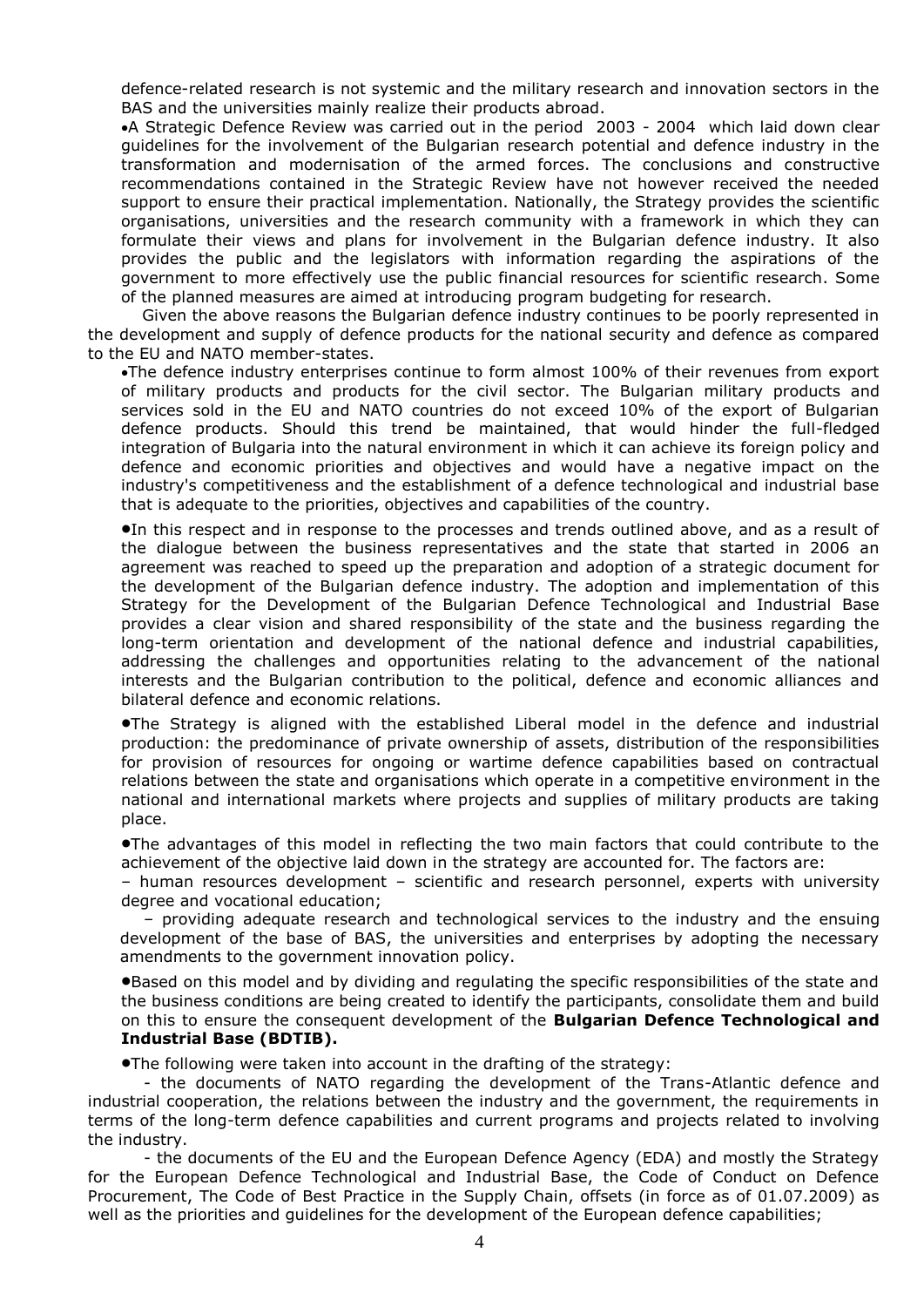- the results and prospects of Bulgaria's participation in programs, projects and initiatives of industrial nature, research activities and investments in security under EDA and NATO;

- the results from the EDA commissioned analysis of the defence industrial capabilities in the 12 new member-states of the EU (contracted to S.I.P.R.I Institute and Price Water House Cooper, 2009);

- The National Security Strategy and the White Paper on the Defence and Armed Forces – 2010;

- the results and prospects for developing bilateral cooperation in the area of production and supply of defence products and systems;

- the main guidelines for the development of export drafted by the Ministry of Economy, Energy and Tourism (MEET) and the Vision for the Exports of the Republic of Bulgaria by 2013 adopted in 2009;

- the national policies implemented by the government aimed at developing the economy of the country, achieving economic growth and employment, development of innovations, competitiveness and cooperation, information and communication technologies, research and development, regulatory, fiscal and tax policies, etc. The development in all these areas is a priority and would contribute to improving the BDTIB status;

- the Analysis of the Necessity of Formulating a Unified, Targeted and Committed Government Policy for Strengthening, Developing and Protecting the Bulgarian Defence Technological and Industrial Base (the experience of the EU and Bulgaria) worked out by the Bulgarian Defence Industry Association (BDIA);

- the Scientific Research Strategy developed by MEYS and the existing national scientific programs "Nano-technologies and New Materials", "Information Society", "Space Research" approved by force of a Decision of the Council of Ministers №15 from 09th of January 2003 which provide the framework for creating solutions related to innovative products and technologies for the needs of the defence industry.

## **1. STATUS, SIGNIFICANCE, SCOPE, PRIORITY PRODUCT DEPARTMENTS IN BDTIB AND TYPES OF ENTERPRISES**

### **1.1 STATUS:**

The assessment of the current status of BDTIB is based on an overall analysis of the strengths and weaknesses of the Bulgarian defence industry, the opportunities and threats deriving from the environment in which the industry operates.

•BDTIB possesses the technological capabilities and potential to produce world class products in the areas of light weapons, ammunition and radio-electronic war devices, detection devices and devices for countering threats caused by improvised explosives providing a good value for money. Goods for export with lower added value are also being manufactured.

•There are capabilities in place and some achievements have been made in the research and development field and the prototyping of world class products provided to and used by NATO, EU and EDA which we have established cooperation with. The production and sale of defence products has not registered a decline in the past years;

•The relative share of solved scientific and technological tasks, production and supplies of products/systems and participation in projects related to the modernisation of the Bulgarian armed forces is small. There is certain concentration of production facilities and experience in equipment overhaul/maintenance for the Land, Air and Naval armed forces and a potential to render such services to other armies equipped with armaments manufactured in the former USSR (Russia);

•The participation in co-production and supplies for the NATO and EU countries is limited. The Bulgarian companies with small exceptions are not part of the chain of supply of materials, components and parts for defence products of the leading NATO and EDA manufacturers;

•The industry is heavily reliant on the import of some key and high-tech materials and components. At the same time the European industries as a whole are dependent on importing such items from outside the EU;

•The industry needs technological and product renovation and improvement of its innovation capabilities in order to find solutions to a broader circle of tasks related to the Bulgarian armed forces, NATO and EDA bodies in the fields of research, development and implementation of defence systems;

•The diversification of new products and goods in the defence as well as civilian spheres could reduce the risk of duplication of efforts, of the lack of good and reliable markets and the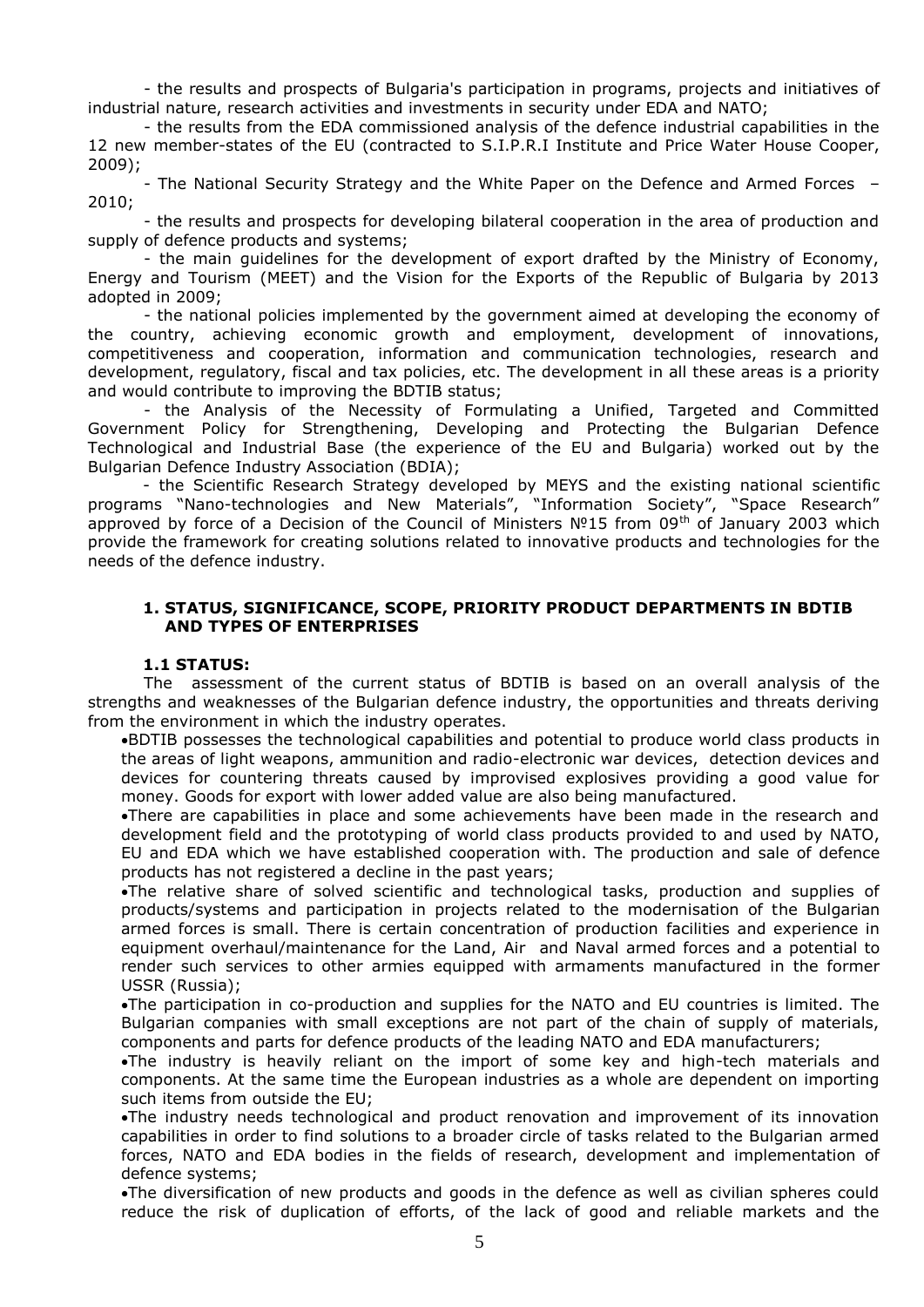unnecessary expenditure of corporate and budget resources;

•There is a need to initiate a process of consolidation of assets and resources at national level, participation in merger procedures with foreign manufacturers and accelerated attraction of investments for the defence industry from the Euro-Atlantic countries;

•The education and qualification of the personnel should be improved, better prepared and requalified executive, engineering and technical and management staff for the industry is needed, incentives should be created aimed at increasing the number of people involved in research and technology activities for the security and defence sector;

•The experience accumulated by the institutions and manufacturers as a result of their participation in: the armed forces modernisation programs; NATO initiatives, programs and projects; more active participation in EDA activities and using the existing opportunities serve as a pre-requisite for the development of the industry and strengthening the BDTIB potential in the current decade.

### **1.2 SIGNIFICANCE:**

BDTIB is one of the significant sectors in terms of the economic development and prosperity of the country. The annual production growth rate exceeds the average economic growth rate. The annual production in the defence industry constitutes about 0.5% of the relative share of industry in the GDP with the revenues being more BGN 400 mil. of which BGN 250 mil. from export of Bulgarian defence products. More than 15 000 workers and employees are employed in the sector. More than 90 % of those employed in the defence industry are research and development, and manufacturing personnel which serves as a guarantee for the development and production of cutting-edge, hightech products and systems some of which are unique in the world. BDTIB forms the basis of the regional economies in a number of regional centres in Central and Northern Bulgaria and is a guarantee for their economic stability and social peace.

# **1.3 SCOPE:**

•The national defence technological and industrial base includes the assets of the Bulgarian industry used to: perform tasks related to the national security and defence; take part in initiatives, projects and programmes aimed at sustaining the collective defence capabilities as per the North Atlantic Treaty; identify the part of the European defence industrial and technological base on the territory of Bulgaria necessary for the implementation of the European Defence and Security Policy (EDSP) as part of the Common Foreign and Security Policy (CFSP) of the EU; perform tasks related to the servicing of defence systems in countries which the Republic of Bulgaria has established partnerships and mutually beneficial cooperation with in accordance with internationally agreed principles, mechanisms and norms.

•The enterprises whose potential forms BDTIB are determined based on unified criteria approved by the government body tasked with carrying out the institutional cooperation relevant to the implementation of this strategy and are based on the EU directives relating to defence and security goods, the priorities in terms of the types of capabilities to be developed for the defence needs of NATO and EDA.

•The research and development support for BDTIB is based on a broad national integration of research institutes, organisations and companies owned by the state or by Bulgarian and/or foreign legal entities and physical persons from the NATO and EU member-states as well as joint ventures on the territory of Bulgaria owned by the above and:

- conducting surveys, feasibility studies and creating prototypes of defence goods used in defence and security operations;

- producing and selling defence goods, materials and components thereof, integrating their own products, subsystems and systems into end products which are complex arms systems based on leading foreign technologies and/or maintaining a capability of performing defence and security tasks.

### •BDTIB functions and develops:

- based on the economic interest related to expanding the production and increasing the profits in a situation of free market and fierce competition characteristic for every sector of the national economy;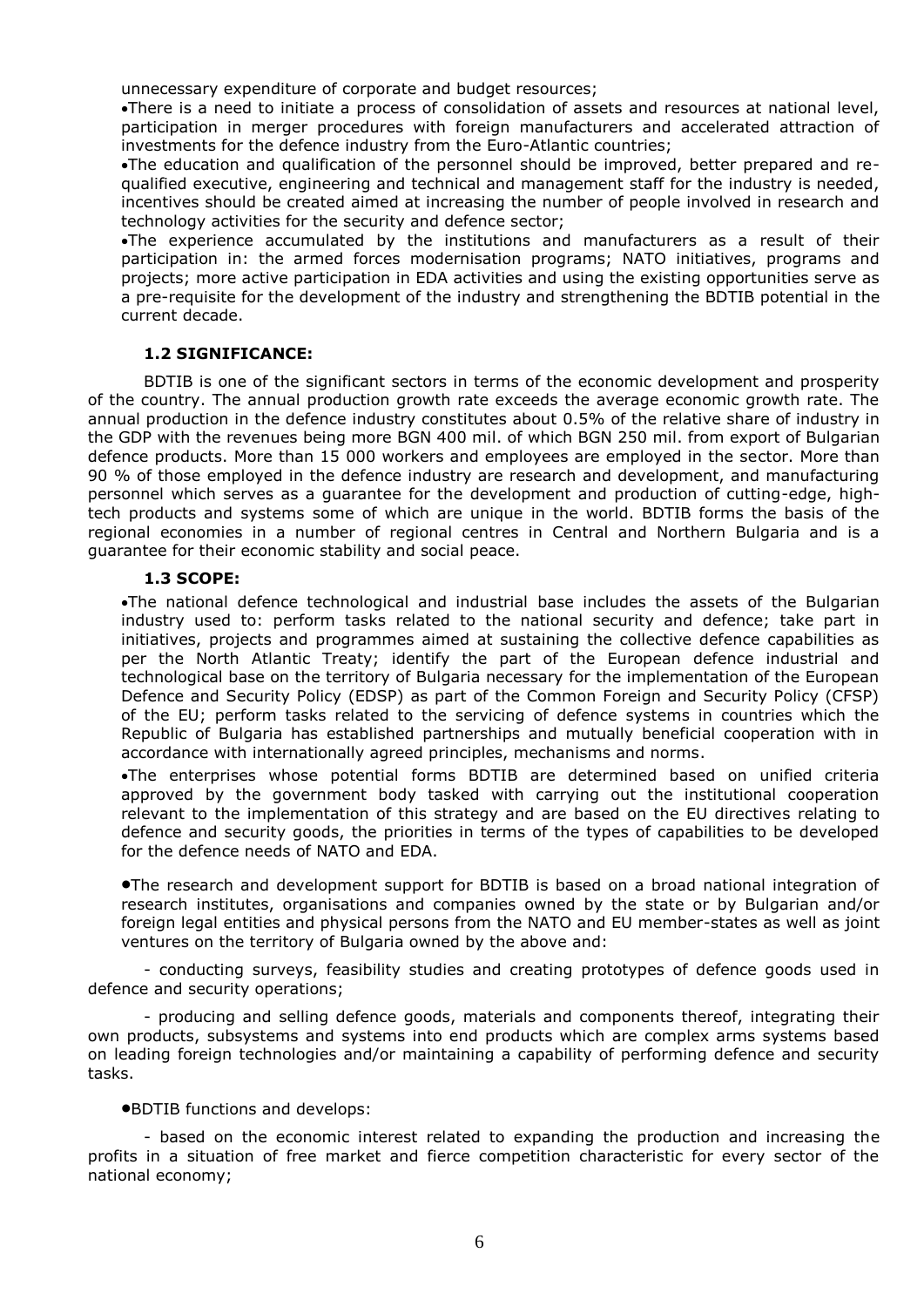- under the influence of factors of state, political and military nature, and in compliance with the safe production rules and the controlled trade in defence goods, devices and systems nationally and internationally;

- through meeting a significant part of the needs for new and sustaining the existing defence capabilities, supplies of products and services for the national defence and security and by providing solutions to defence tasks related to the commitments of Bulgaria as a partner and ally.

In order to improve the quality, reduce the costs and increase the flexibility of armed forces maintenance, ongoing or during missions outside the country, BDTIB could be assigned with maintenance tasks in times and regions that are close to military operations. This will extend the scope of activities in terms of the services rendered by BDTIB for the national security and defence.

## **1.4 PRIORITY PRODUCT DEPARTMENTS IN BDTIB AND TYPES OF ENTERPRISES**

Based on the criteria laid down in the Strategy to determine the defence industry enterprises and their classification in accordance with a study commissioned by EDA there are 6 categories of defence manufacturers and suppliers.

1. End products' manufacturers with competitive advantage in a certain niche (The Niche Competitor).

This is the largest group and includes:

• Enterprises, institutes and organizations developing, producing and selling to the national armed forces and foreign armies, including those of NATO and EU member-states, traditional goods in product departments such as:

- munitions and small arms, guided and unguided missiles;

- repair and modernization of military equipment for the armed service branches (mostly Russian/USSR made);

- radio-electronic war devices, detection equipment and equipment for countering and protection against improvised explosive devices;

- radio location and identification devices;

- passive and active protection devices for troops and military equipment, etc.

• Enterprises involved in the co-production of

- unmanned aerial vehicles

- certain types of precision-guided munitions

2. Enterprises and organizations with capabilities to be the "main contractor" or contractor in projects/programs in the field of weapons and systems (The Aspiring Prime).

Some of the above enterprises and institutes have the potential to develop capabilities to implement projects for the supply or modernisation of existing main systems and weapons in the Bulgarian Army on their own or jointly with a foreign contractor.

There are sufficient conditions for the country to contribute to the creation of architectures and the integration of systems for the so called central digital collective defence operations management.

3. Intermediary subcontracted by the main contractor to organise supplies or modernisation projects (systems integrators, modernisation supervisors, etc. that have no or have insignificant production and technical potential and provide organisational engineering).

This category of companies will include firms performing national defence tasks mostly in the areas of infrastructure and communication systems of the Bulgarian Army, and for the preparation of missions abroad. The companies will form active partnerships with leading manufacturers from the Euro-Atlantic countries.

The experience gained in the fields of:

- communication and information systems;

- surveillance and control systems for Bulgaria's maritime and land borders will be further expanded.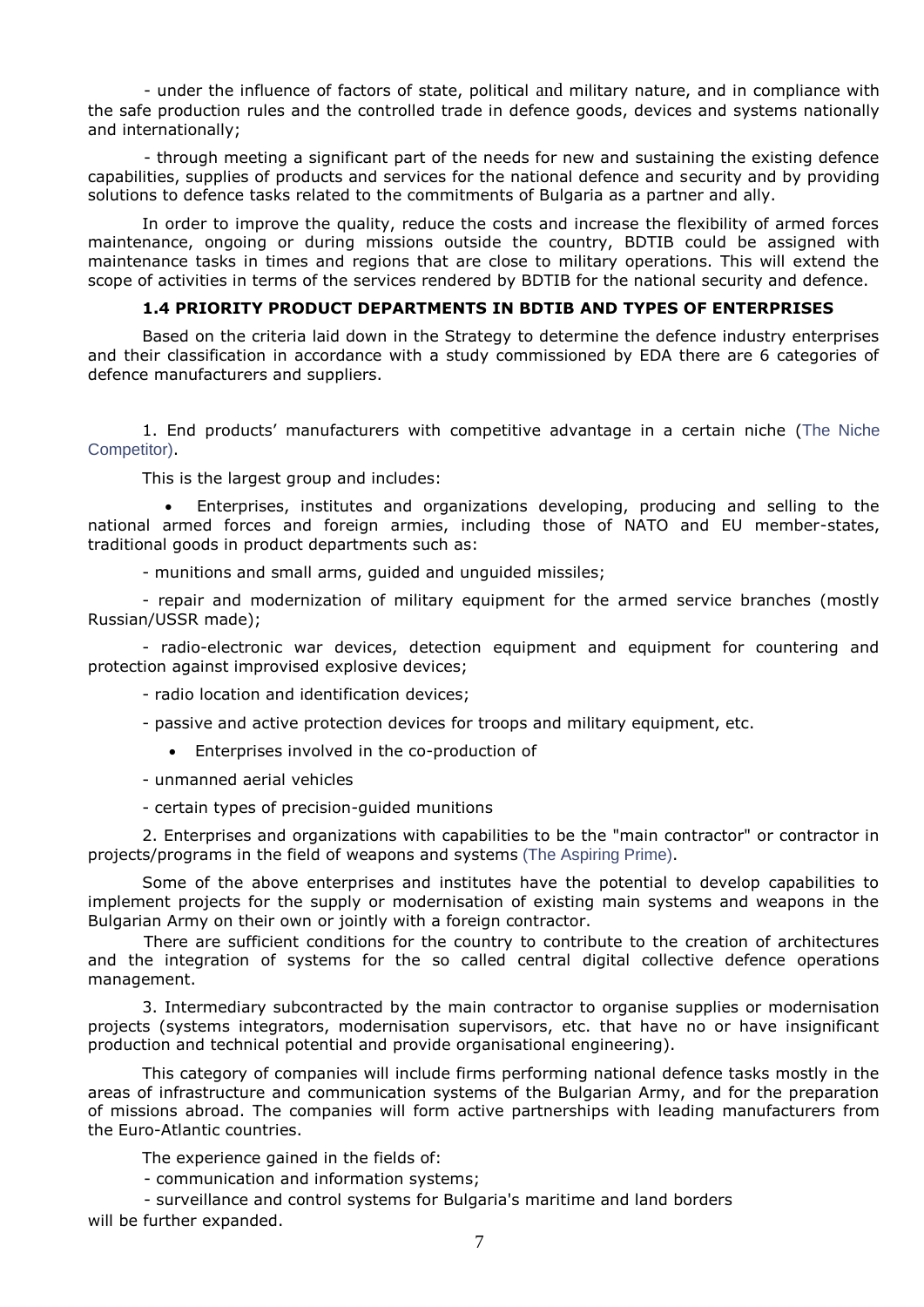4. Flexible high-tech enterprises supplying complex components and services of diversified application in different areas, including non-defence application.

Apart from the manufacturers of optical components and devices, and the providers of installation services for radio-electronic navigation and control devices it is expected that producers of automobiles and armoured vehicle equipment, medical equipment for field hospitals units, etc will develop their capabilities.

The developers of specialised software to be integrated in the control, simulation and training, and tracking and identification systems as defined in the list of defence goods will also play a significant role in the future.

5. The Logistics Service Providers, specialized in transport operations, medical treatment, prevention/elimination of the consequences of certain types of dangerous devices. etc

These services for the national and allied armed forces deployed on the territory of Bulgaria as well as for civil structures and organizations will be further developed. Based on the established practice of drawing and submitting catalogues the institutions will refer to the bodies and commands involved in the preparation of both allied missions and operations, and such related to the prevention and elimination of the consequences of disasters and emergencies.

6. Enterprises producing low-cost supplies, materials, including military application systems and equipment (The Low Cost Company).

The production of military supplies or general industrial goods to be integrated in the military infrastructure - personal equipment and protection gear, batteries, chemical composites and substances for personal protection. The alternative power generation sources are also a department with potential for development.

The above categories of enterprises will fully or partially ensure the reliable and timely performance of the national defence and security tasks assigned and will be able to satisfy the needs related to the collective defence and increase the competitiveness of BDTIB:

The main direction and trend in the development of BDTIB is the establishment, development and use of both defence and civil capabilities which will lead to improved costefficiency.

There are many challenges to be overcome in order to achieve full integration of Bulgaria in the defence supply chain at European level. Such a challenge is the transformation of the scientific and theoretical innovative achievements into market-oriented products. The image of the country abroad is currently associated mostly with traditional activities. The goal is to change this perception and establish Bulgaria as a research, technological and innovative centre.

### **2. MAIN GOALS AND STAGES OF IMPLEMENTATION**

*The main strategic goals are:*

*- creating favourable conditions for the development of high-tech and competitive defence industry and forming a modern, adequate and reliable defence technological and industrial base as part of the European defence technological and industrial base and the defence assets within the framework of the Euro-Atlantic community;*

*- establishing national defence capabilities for performing the tasks relevant to the national security and defence and contributing for the development of the defence capabilities of NATO and the EU through involvement of the Bulgarian industry;*

*- defence technological and industrial cooperation and integration with the EU and NATO countries aimed at achieving high BDTIB return on investment rate, effective use and adequate economic results of the financial resources spent on the production and supply of defence goods.*

### **2.1 The main goals of the Strategy will be achieved by:**

- creating favourable conditions for the transfer of high technologies into the production and applying innovative approaches and solutions in the establishment and improvement of the defence capabilities, products and systems in areas traditional for Bulgaria;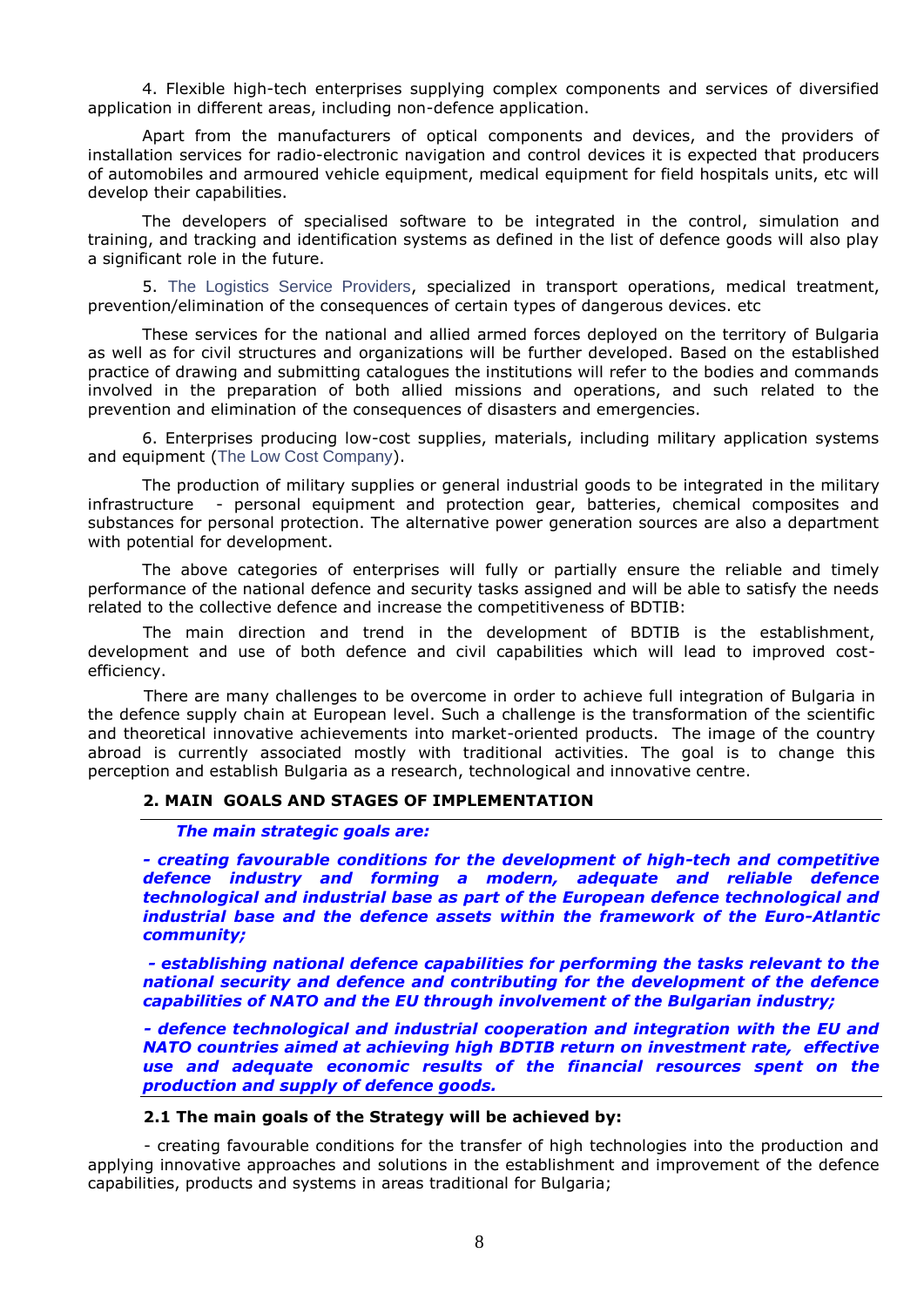- maximising the economic benefits from the planned defence spending and financing research and technology activities, as well as the efforts of the business to increase the effectiveness of production and export.

### **2.2 The achievement of the goals will have two implementation stages:**

•in the first stage by the end of 2018 the BDTIB reorientation aimed at achieving increased participation, commitment and project implementation or parts thereof for the national armed forces and within the cooperation framework of NATO and the EU is expected to be completed and the defence and industrial cooperation will be expanded by employing new forms and joint projects with the national armed forces and the developing industries of friendly third countries;

•in the second stage after 2018 based on the synchrony achieved in providing services for the national defence capabilities and satisfying the needs for state-of-the-art products and systems due to acquired "know-how" and a high-tech production start-up BDTIB will be further developed and measures will be taken for meeting Bulgaria's commitments in terms of the national and collective defence in line with the vision, strategies and plans drawn by NATO and the EU until 2030 and a qualitative change will be effected in the products structure, volume and effectiveness of production and export of Bulgarian defence goods.

#### **3. INSTITUTIONAL SUPPORT FROM THE GOVERNMENT AUTHORITIES AND PARTNERSHIP WITH THE BUSINESS**

### **3.1. Partnership for structuring and consolidating BDTIB**

•It entails retaining and developing the established liberal model of managing the ownership in the industry and the commercialisation of research. The necessary level of freedom of entrepreneurship will be strengthened so that the enterprises, institutes and organizations engaged in technological research can develop and use science and technology products. The revised balanced role of the state will be to set common (state-business) strategic priorities and operational objectives in the area of defence and security. This will make it possible for the manufacturers to be more flexible and pro-active in establishing long-term and mutually beneficial cooperation with partners from NATO and the EU in the implementation of joint armed forces modernisation projects in the Euro-Atlantic countries or third countries.

•The process management in the BDTIB enterprises combines:

- elements of the corporate management to the extent that economic goals are being set, assets are being managed and economic activity is being carried out as a division of responsibilities between the business and the state;

- expanding and developing partnership with the defence and security business, including to achieve the planned defence capabilities with identified national capacity.

•The partnership between the state and BDTIB in the security and defence sector will be based on:

- understanding of the common goals nationally and within the Alliance;
- voluntary assumption of responsibilities for the development of BDTIB;
- contractual principles in performing ongoing and future (including wartime) tasks;
- shared responsibility.

•The principle underpinning the strategy is that the state and BDTIB on their own are not able to implement the effective policy for the development of the defence industry needed for the attainment of the identified defence capabilities. Putting the joint activities of both on a firm basis would serve as a guarantee for success.

The principles based on which the relationships between the government, the state institutions and the organizations representing the BDTIB interests should develop are as follows:

**- Professionalism and trust** - each side should accept the competences of the other.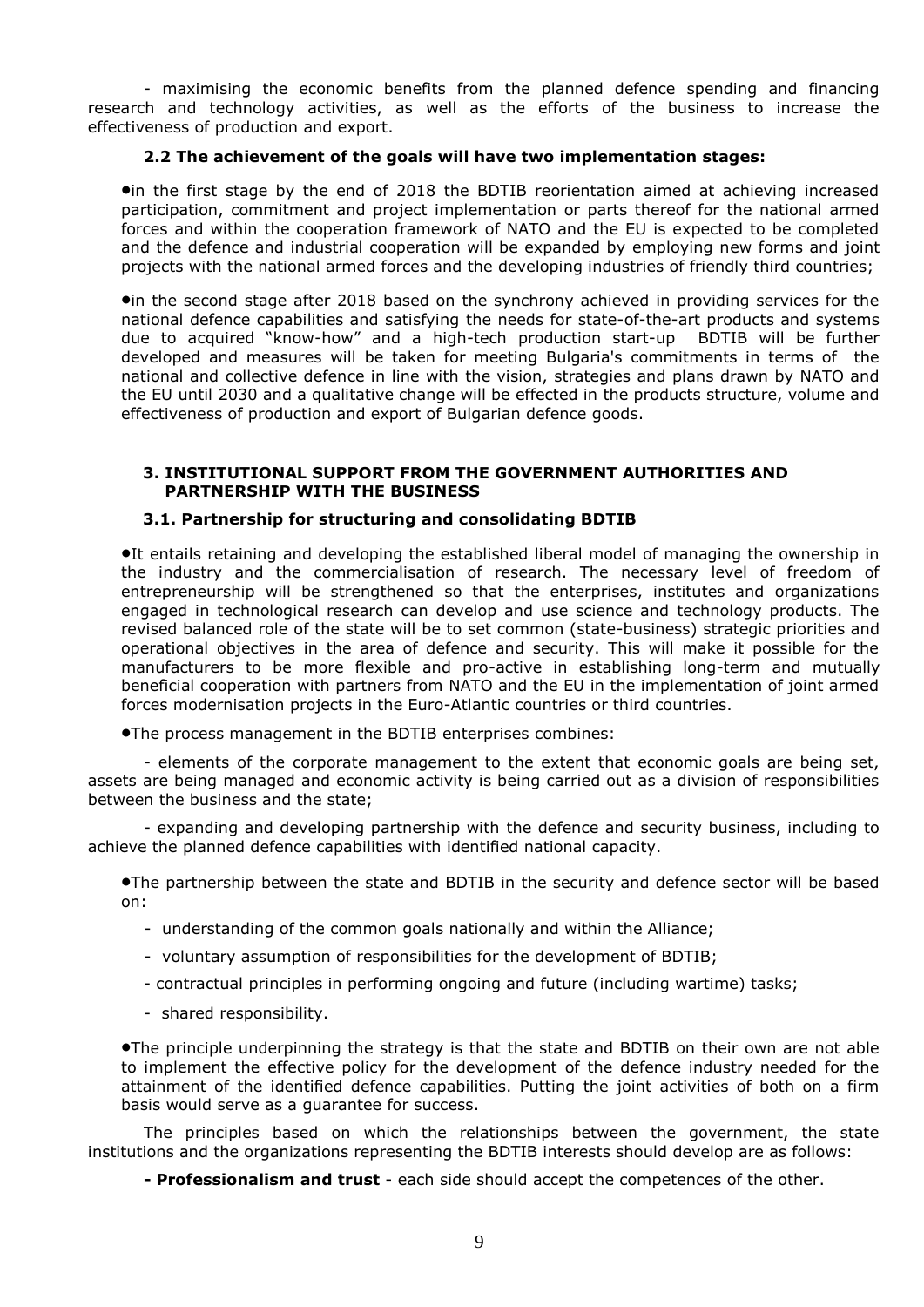The powers of the state authorities relate to the provision of objective information and correct assessment of the processes in the defence and security sector and the economy, the potential and readiness to formulate and implement policies, mechanisms and tools for managing the processes in the sector and the economy of the country.

The BDTIB business associations, enterprises, institutes and organisations have a clear vision for the development of the industry, the opportunities to acquire timely and reliable information regarding the new cutting-edge technologies, in-depth knowledge of the industrial capacity, accurate assessment of their place on the international markets, knowledge of the key business processes.

**- Constructivism** - dynamic interaction aimed at achieving specific attainable and mutually beneficial results;

**- Coordination** - joint consultations and decision-making on all issues related to BDTIB;

**- Ongoing communication** - provision of information about initiatives and projects of mutual interest in Bulgaria and abroad, including cooperation at an early stage with BDTIB in order to define the needs of the armed and security forces in a timely manner;

- **Willingness to cooperate** - the government authorities at all levels in the country and abroad work to establish a mutually beneficial industrial cooperation between the leading foreign manufacturers of defence goods and the BDTIB enterprises, institutes and organisations, taking into account the key capabilities of the defence industry which mostly entails providing the needed information about the partners and promotion of the Bulgarian manufacturers and assistance in maintaining the contacts. Maximum use will be made of the opportunities created in the process of implementation of projects for armed forces modernisation and the state authorities will create favourable conditions for cooperation between the Bulgarian enterprises and the foreign contractors. BDTIB should aim to achieve trans-national industrial cooperation in order to acquire new capabilities, meet the growing needs of the armed forces, open new defence goods markets.

•The following will develop parallel to the institutionalisation of the partnership between the state and BDTIB:

- the research, development, manufacturing and sale **clusters** that are an established practice in the EU.

- the established corporate forms of setting up joint companies with state participation will allow for increased flexibility in acquiring (by the state), funding (by the state and business) and using (by the business) intangible fixed assets for technological and product modernisation and sharing the entrepreneurial risk through large-scale joint programmes for the modernisation of the armed forces of Bulgaria and other NATO and EU member-states.

**\*Cluster***: geographic network of similar, interrelated or complementary competitive companies with active channels for business interaction, communication and dialogue which use a common specialised infrastructure, labour and services markets and are faced with the common development opportunities and/or threats. They are usually specific networks of interrelated but still competitive companies, specialised suppliers of services and the relevant administrative authorities and NGOs in the respective area.* 

*The dynamics of the defence and security processes make it necessary to develop and implement a flexible government policy for BDTIB development. The coordination of efforts aimed at formulating such a policy is carried out by the Inter-ministerial Defence Industry and Security of Supplies Council at the Council of Ministers. (IDISSC).*

In order to provide support for this key role of the Inter-ministerial Defence Industry Council it is necessary to:

•Update and specify the functions of the current council in the area of defence industry, export controls, international military, economic, research and technological cooperation and the defence mobilisation preparedness (DMP) of the country in accordance with the membership in NATO and EU and the collective defence commitments;

•Change and align the legislative documents regulating the work of the council with the changed tasks of the armed forces and the planned capabilities they will need to develop which would make it possible for them to comply with their constitutional obligations and the tasks laid down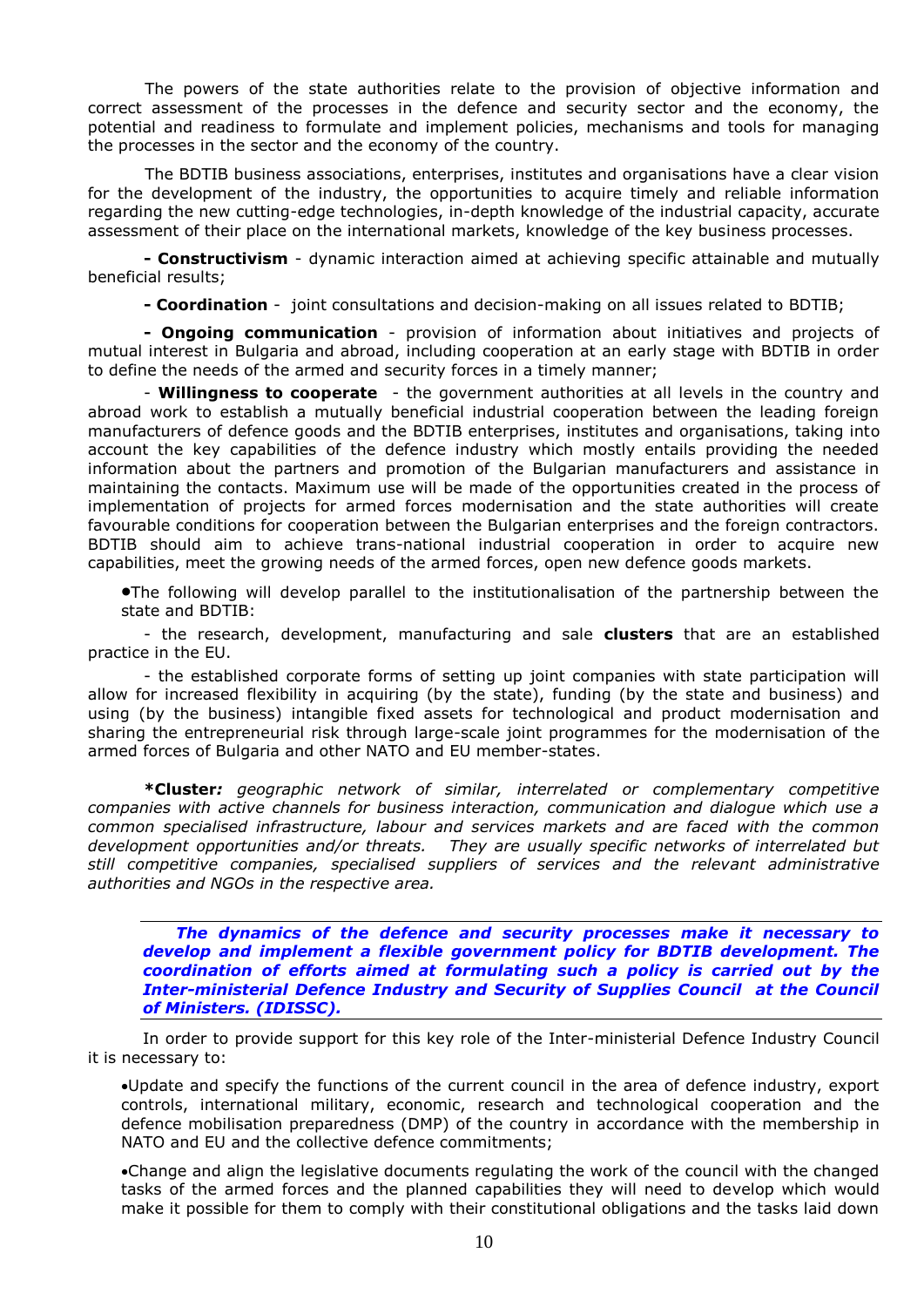in the AFDL, the National Security Strategy as well as the new security of supplies rules of the community.

•Increase the coordinating role of the council in the area of defence, economic and technological cooperation with the European and Euro-Atlantic partners in order to expand the BDTIB participation in international research and development programmes and projects of NATO and the EU;

•Change the approach and seek to establish modern forms of cooperation between the state authorities represented in the Council, the BDTIB organisations and associations, including research and development units.

This can be achieved by setting up a **permanent contact expert group** (CEG) comprised of business representatives (including legitimate industry associations), representatives of scientific institutions and state bodies.

The CEG members may be non-permanent members of the DIC and have the following obligations:

- to support the decision-making process in the DIC regarding the implementation of the Strategy by providing expert positions;

- to coordinate and interact with the Industrial Forum which will draft the White Paper on Defence;

- to provide support in coordinating with the scientific research units and institutions at the MoD, MoI and MES as well as with European and international research centres working in the arms field;

- to support the process of drafting and approving the DIC National Annual or Multi Annual Programmes for research and development of innovation products for the needs of the defence industry.

•Strengthening the **IDISSC** administrative and expert capacity;

The **IDISSC** functions should secure the conditions necessary for the achievement of the following main goals:

- formulation and implementation of BDTIB development policy, including wartime obligations;

- ensuring the unity and the effective participation of both state bodies and the industry in the work of NATO and the EU institutions as well as in the bilateral relations.

- support for the coordination between the Ministry of Defence, Ministry of Interior and Ministry of Education, Youth and Science in the drafting of the annual research and development budget in order to provide joint funding for the best scientific projects and to avoid duplication of efforts;

- development and application of different forms of cooperation between the government bodies and the defence industry enterprises;

- maintaining the existing and developing new key competitive capabilities of the defence industry meeting the national security and defence needs and contributing to strengthening the defence and security in accordance with Bulgaria's commitments as a member of NATO and within EDA;

- creating favourable environment allowing for maximum use of BDTIB in the national and collective defence and increasing the share of the defence industry in the Bulgarian export for third countries.

### **3.2. Ensuring an adequate industrial capacity in support of the national and collective capabilities**

### **Priority requirements to BDTIB**

Given its existing and constantly improving capacity BDTIB contributes to the performance of the key functions of the state and the tasks of the government agencies related to Bulgaria's defence and security: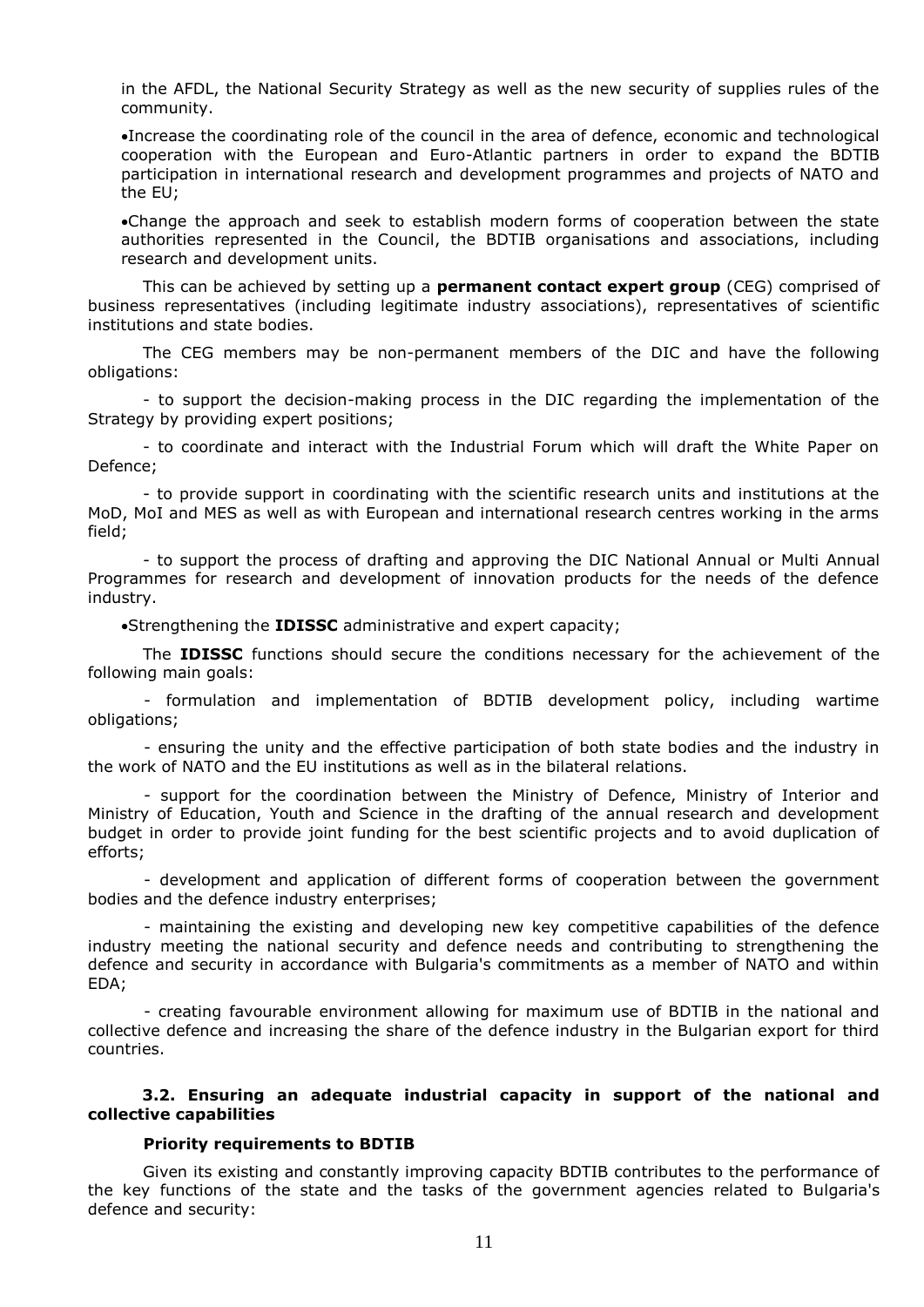**- defence preparedness –** ensured using the scientific, technological and product support for the planned capabilities of the armed forces in response to the current challenges, including capabilities required for the military units taking part in NATO and EU operations;

**- contribution to conflict resolution –** ensured using technological and material support for intensive development of capabilities allowing for a high level of compatibility in NATO and EU missions;

**- adequate threat response –** ensured through developing cutting-edge technologies and providing them to the security services thus achieving maximum defence against dynamically developing and diverse threats, including terrorism.

#### **Commitments of the state aimed at meeting the priority requirements to BDTIB**

*The government policy with regards to BDTIB is based on the significance that is attributed to ensuring adequate support for the armed forces and security services, the NATO agencies and commands and the EU forces by providing them with defence goods and services made in Bulgaria. Every year the government allocates considerable budget resources for defence and security with the predominant share of investments being for supplies of goods and their maintenance. This activity underpins the implementation of the BDTIB government policy.*

The relations between the government bodies and the defence industry are focused on the implementation of contractual project activities resulting in the timely development, production and supply of the contracted defence goods at a reasonable cost, with the required quality and at the agreed time and place. In this way favourable conditions are created for the effective use of the BDTIB industrial resources in order to provide support for the national missions and tasks of the armed forces and meeting Bulgaria's collective defence commitments as NATO and EU member. The appropriate and effective use of the defence and security budget is based on implementing a responsible government policy for supply of defence goods and services and investments in the defence and security sector. This policy will be carried out based on updated criteria and informed decisions.

The role of the state for the development of defence capabilities will also consist in creating conditions and working mechanisms for motivating the private entrepreneurs to take bigger innovation risks and invest in market-oriented products.

The opportunities for the BDTIB enterprises to take part in projects and programmes aimed at developing the necessary capabilities of the armed forces will be based on the following principles:

**- the most economically advantageous offer** - the price of the defence product including the associated costs throughout the life cycle of the product; the extent to which the product meets the functional requirements; delivery time including to regions where military operations take place (the risk is assessed as well as the ability of the supplier to manage the technological and trade risk);

 **- the conditions for achieving the national security priorities by contracting a foreign entity** – decisions on a case-by-case basis will account for the possibility of losing BDTIB strategic industrial capabilities;

**- security of supplies** – for the armed forces and security services, including in conflict areas (regions where military operations are taking place). BDTIB will develop capabilities related to the security of supplies for the armed forces and security services and maintaining the supplied goods and services in the cases when BDTIB is the **main contractor** in modernisation projects and when it is a subcontractor along with a foreign supplier;

**- opportunities to invest in key technologies** – in order to best use the limited national research and development resources mechanisms will be developed for their re-deployment for identified national defence and security priorities and the contribution to the defence capabilities of NATO and the EU. For this purpose BDTIB will be given an opportunity to develop key technological solutions.

**- opportunities for industrial cooperation: – participation of BDTIB enterprises in public procurement of defence goods**, which will stimulate them to invest in expanding the existing or creating new product departments which will in turn have a positive effect for the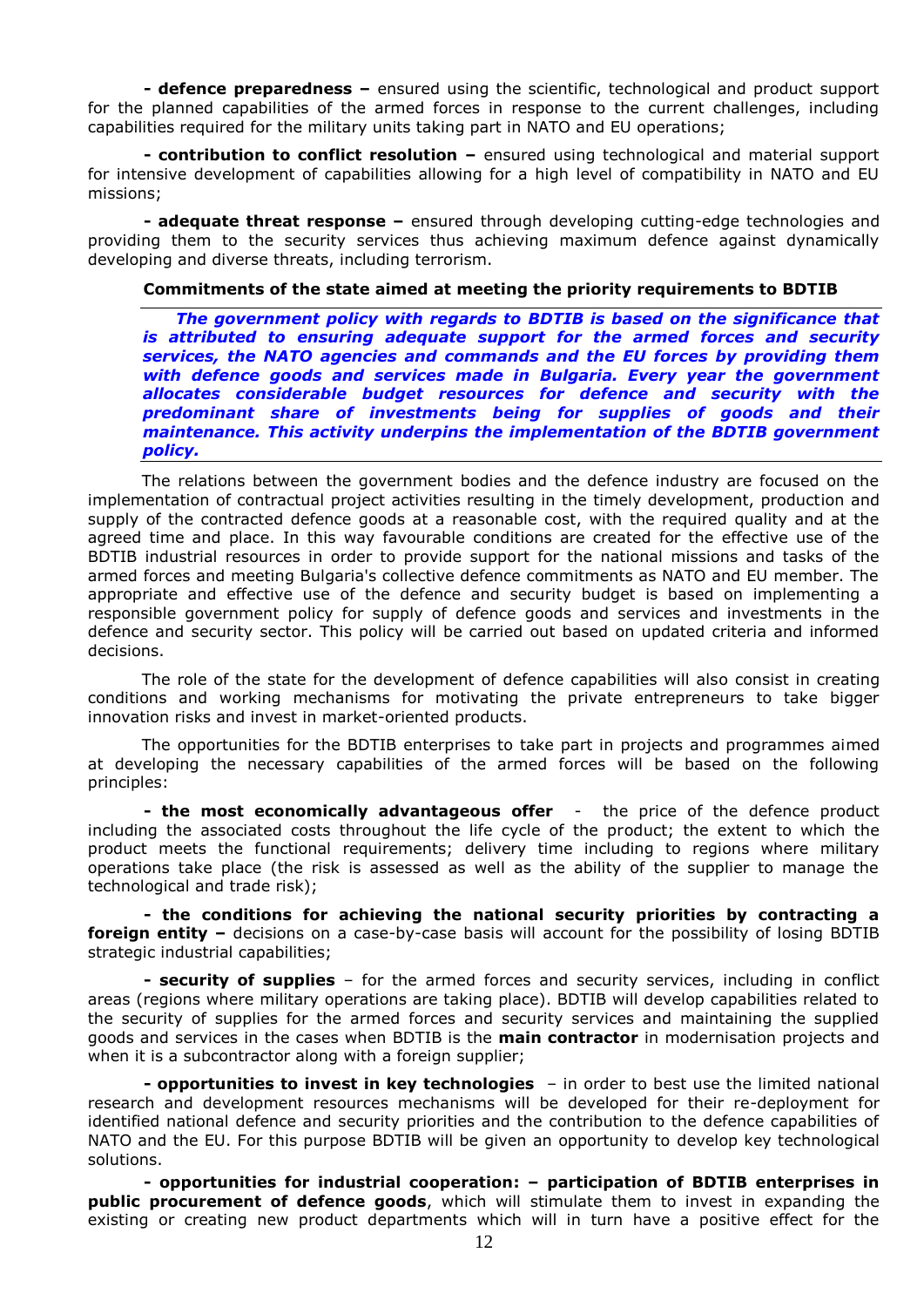economy; joint manufacturing and supplies between a BDTIB entity and a foreign contractor or foreign investments and technological transfer to BDTIB in accordance with the established public procurement rules;

**- opportunities to develop the export potential** – the participation of Bulgarian companies in public procurement procedures for the needs of the armed forces and the successful contract implementation will create conditions for the foreign users to "recognise" the quality of the defence products. The export as a result of the defence spending will contribute to achieving the so called "economy of scale" in certain conditions which comply with the incentives and relief clauses in Bulgaria EU Treaty. Mechanisms will be worked out for export of goods and systems used by the armed forces of the Republic of Bulgaria;

**- the industrial capabilities,** which need to be retained and further developed **–** these are capabilities that will be identified not only based on the current needs, but also in terms of the future capabilities of both the armed forces, and governments within the framework of the Euro-Atlantic partnership and the bilateral relations. The significance of the industrial capabilities for the economy of the country and its regions will also be taken into consideration.

The main guarantee that the selected approach for the supply of defence goods would be best suited for each individual project is the assessment of the maximum number of factors by all state bodies at the early stage of project development. By setting the framework conditions for the future supplies the state should be able to establish a constructive dialogue with the defence industry and thus avoid problems relating to the lack of sufficient and timely information about the needed technologies and all other factors related to the overall performance.

The policy vision of the state regarding the development of the capabilities of the armed forces will make it possible for the industry to draft its long-term investment programmes for building new technological and production capacity based on sound grounds. For this purpose an **Industrial Forum** will be set up as a venue for direct contact, stable trade relations and active dialogue between the institutions of the state and the industry and the scientific community in the area of defence and security.

#### **3.3. Ensuring the security of supplies**

#### **National context**

The government bodies will adopt a package of measures aimed at improving the long-term security of the defence supplies by identifying the key industrial capabilities to be developed and by drafting procedures for their certification, maintenance and modernisation and by involving the defence industry enterprises in the process of ensuring the security of supplies.

#### **International and European context**

The state will further reinforce the cooperation with the Euro-Atlantic partners in terms of ensuring the security of supplies by regularly providing:

- data on the potential of the Bulgarian suppliers of defence goods to the NATO agencies and commands;

- updated information about the national defence technological and industrial base to the EDA bodies tasked with identifying and developing the product departments of the European defence technological and industrial base in addition to the mechanisms applied so far.

The government of the Republic of Bulgaria will strife to receive strict bilateral and multilateral guarantees in the cases when due to operational emergency the supplies need to be accelerated by applying the reimbursement principle.

#### **To achieve these goals the competent government bodies will:**

- study and analyse the international and European best practices in the field of ensuring the security of supplies;

- take pro-active part in the initiatives of the structures of NATO, the European Defence Agency and in the bilateral relation in this area.

#### **3.4. Competition and cooperation policy**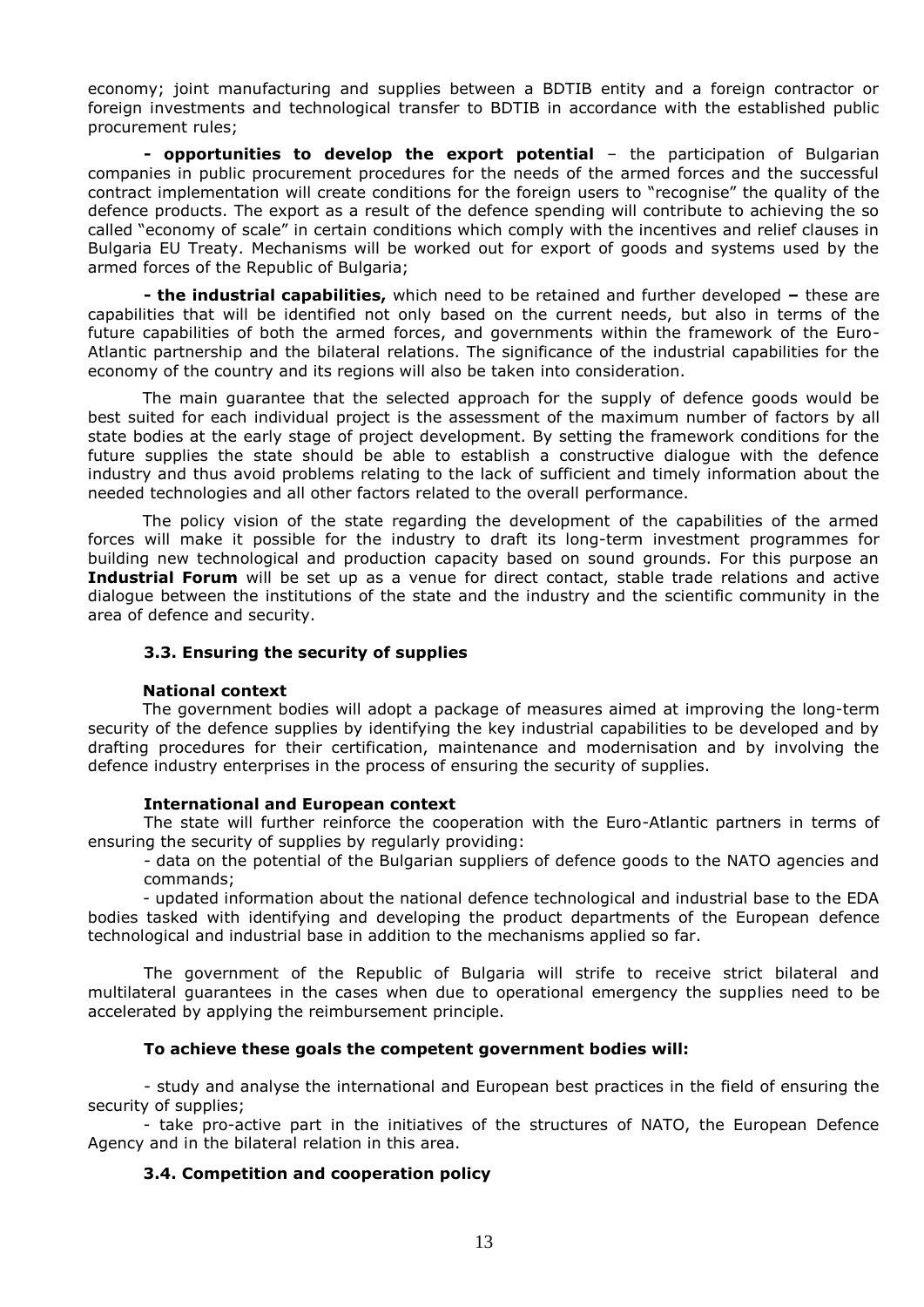*The need to create favourable conditions ensuring fair competition in the supply of defence goods and in the implementation of modernisation projects for the armed and security forces underpins the concept of effective and expedient spending of the defence and security resources. The benefits from implementing such a policy are unquestionable both in terms of providing support for the armed and security forces, and in terms of developing new technologies in BDTIB to be used along other things for opening new international markets. The competition in the process of contracting and subcontracting project activities stimulates the innovations, contributes to the effective use of the resources and improving the knowledge and skills of the people employed in the sector.* 

•Competition will remain the main policy in the supply of defence goods. The establishment of a competitive environment will be based on the most economically advantageous offer which entails an assessment of: the functional compatibility of the product and delivery time; the risk associated with achieving the required functionality; the equipment maintenance costs as well a wide variety of factors and criteria listed above. Bulgaria will strictly comply with the requirements related to ensuring a competitive environment based on the experience gained by Bulgarian companies in competitive international NATO procurement procedures and in meeting the requirement laid down in the Strategy for the European Defence Technological and Industrial Base, the Code of Conduct on Defence Procurement, The Code of Best Practice in the Supply Chain of the European Defence Agency, the Common Industry Standards of the European Association of Aerospace and Defence Industries and the regulations of the Directive of the European Parliament and the Council concerning the coordination procedures for the award of certain public works contracts, public supply contracts and public service contracts in the fields of defence and security.

•In order to achieve a more adequate management of technological and trade risks in the cases when this is practically applicable the public procurement procedure for the supply of defence goods will be divided into two separate stages and a contract will be awarded for each stage. The functionality of the product to be supplied will be tested in the first stage and the suppliers that successfully implemented the first stage will be invited to take part in a tender procedure to select the supplier and subcontractors for the full batch of defence products;

•Ensuring a level playing field for private companies and state structures in participating in the development and implementation of national industrial, trade and infrastructure programmes. Forming public-private partnerships (PPP) and implementing practices for optimisation of the use of the public and private funds and maximisation of the benefits;

•Maintaining constant coordination between MoD, MoI and BDTIB. Their representatives will take part in the **contact expert group at IDISSC.** The mutual benefits for MoD and MoI are as follows: access to the expertise of the defence industry and its innovative ideas; identification of problem areas at the early stage of project preparation; flexible relations and possible change of the requirements at any stage as well as creating opportunities for increased benefits in the long-term.

•The competitive selection will be applied in all supply cases taking into account at the same time the objective restrictions imposed by the occurrence of situations requiring of the future supplier to make large-scale long-term investments without guarantees for return and given that there is only one supplier possessing unique intellectual property. In such cases the main requirement to the suppliers will be to apply a competitive approach to the selection of BDTIB subcontractors. The selection of subcontractors should take place at the earliest possible stage of the supply process or project implementation and the main relation with the main foreign contractor should be a long-term industrial cooperation before, during and after the supply and contract execution.

•Conditions will be created based on the cooperation for attracting foreign investments which could exceed the scope and coverage of the specific modernisation project and/or contract for supply of defence goods. The defence industry should acquire access to high technologies established in the international markets to build new industrial capacity and improve its competitiveness .

### **4. MARKET ORIENATION AND INTERNATIONAL COOPERATION**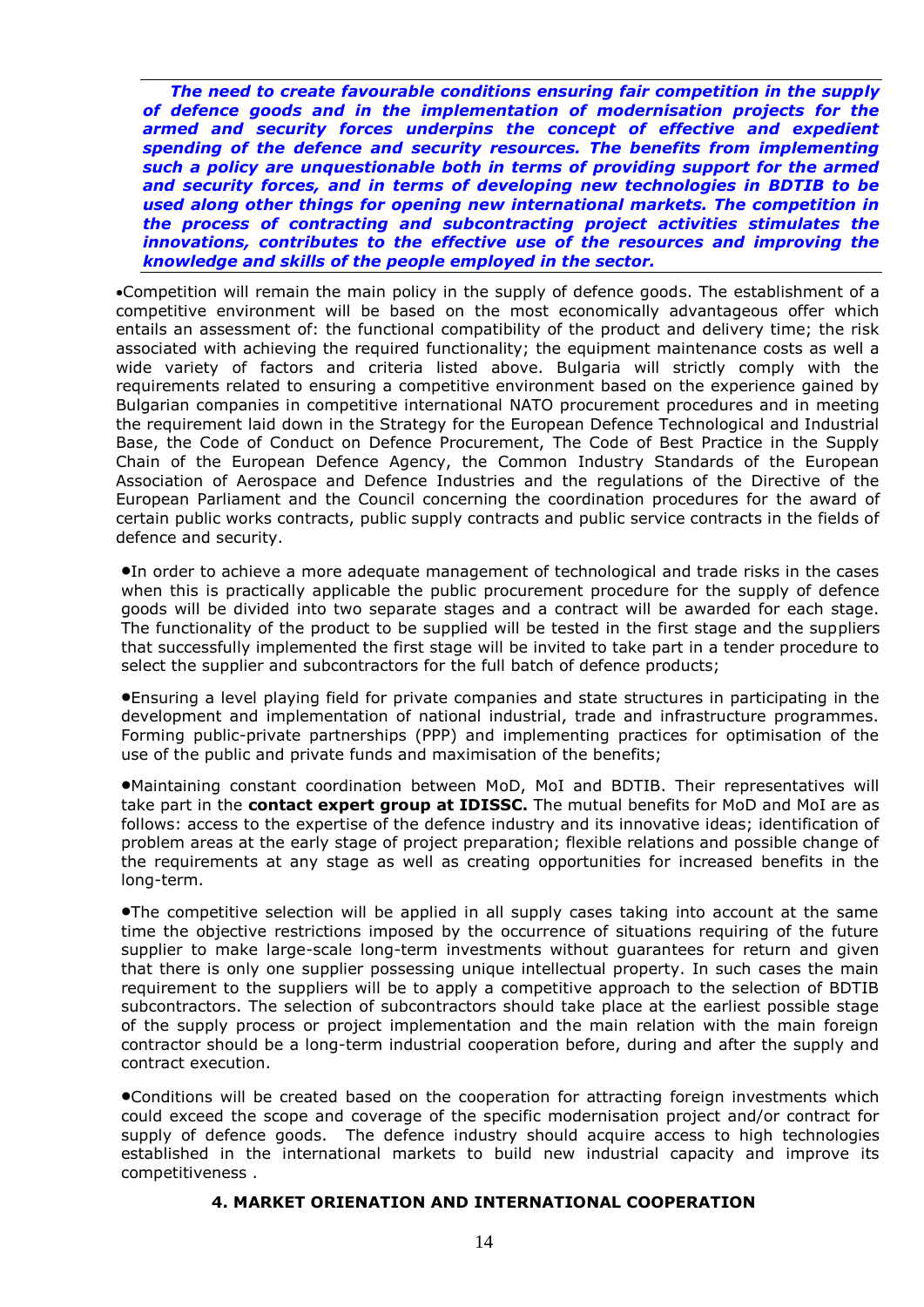•In order to achieve synergy of the marketing efforts, attain the market aspirations of the BDTIB manufacturers, stimulate export and establish positive defence, economic and military cooperation the government bodies will develop packages of measures as laid down in the Action Plan for the Implementation of the Strategy. The BDTIB enterprises will be provided with information about the possibility to place products abroad, and the activities related to promoting the Bulgarian defence industry in international organisations and Bulgarian missions abroad will be diversified and intensified.

*The good knowledge of the BDTIB needs, the effective promotion of the key*  advantages of the defence industry and attracting potential foreign buyers of *Bulgarian defence goods and services will be the main means and methods of implementing the BDTIB development policy by providing access to cutting-edge technologies and sale of the products.* 

The Bulgarian government will make active use of the opportunities presented by the foreign and industrial policies in the field of defence and security in order to retain and further develop the advantages of the country's defence industry, including in key technological areas. The policy pursued as part of the common security policy will seek to ensure the preservation of the key defence capabilities, technology and personnel and to solve the issues facing the small and medium enterprises. The formulation of the national position in consultation with our partners in the EU (EDA) and NATO regarding the above aspects of the current situation and future development of BDTIB will be done in conjunction with the industry. The international cooperation and the assistance rendered for the better adaptation of the BDTIB enterprises will result in more investments and increased competitiveness and will have a positive effect on the export potential of the Bulgarian defence industry.

### **Key development areas and activities**

1) Integration into the common European defence market and increasing the contribution to the NATO defence system.

In order to comply with the requirements for establishing a sound economic basis in the area of defence and security and to meet our commitments to our partners and allies better mediumterm integration should be achieved into the common European defence market. This process will entail the following steps:

•Achieving a high level of coordination in the work of the institutions and the involvement of BDTIB entities in order to increase the Bulgarian contribution to the phases in the cycle of "identification of long-term defence priorities (capabilities) – research and technological development combined with feasibility studies for the new capabilities – certification, standardisation and operational compatibility of weapons – acquisition of capabilities; transfer of experience and adapting the mechanisms to the national practice (NATO);

•Active participation of the BDTIB structures and experts in competitive and non-competitive forms of providing industrial expertise to the bodies engaged in weapons development and the structures and bodies of NATO as well as in industrial and economic initiatives;

•Membership of Bulgaria and making use of the opportunities presented to the armed forces and the business to take part in support provision, maintenance and demilitarisation of military equipment under the NATO Maintenance and Supply Agency, such as: General Services Programme (Ammunition Procurement & Demilitarization), Aviation Support Programme (helicopters overhaul/upgrade) etc.; participation in the tendering procedures for supply of arms, equipment, services and products of general use and in the industrial forums for exchange of information and experience between the NATO maintenance, supply, consultation, command and management agencies;

•Participation of the Bulgarian industry in the main NATO collective defence modernisation programmes by 2030 such as NATO Alliance Ground Surveillance, Territorial Missile Defence, etc.

•Adopting the European requirements resulting from the establishment of a common European market and development of national requirements in line with the European ones;

•Identification of key research and production capacities (based on the Plan for Development of Capabilities and the European Defence Research and Technologies Strategy) and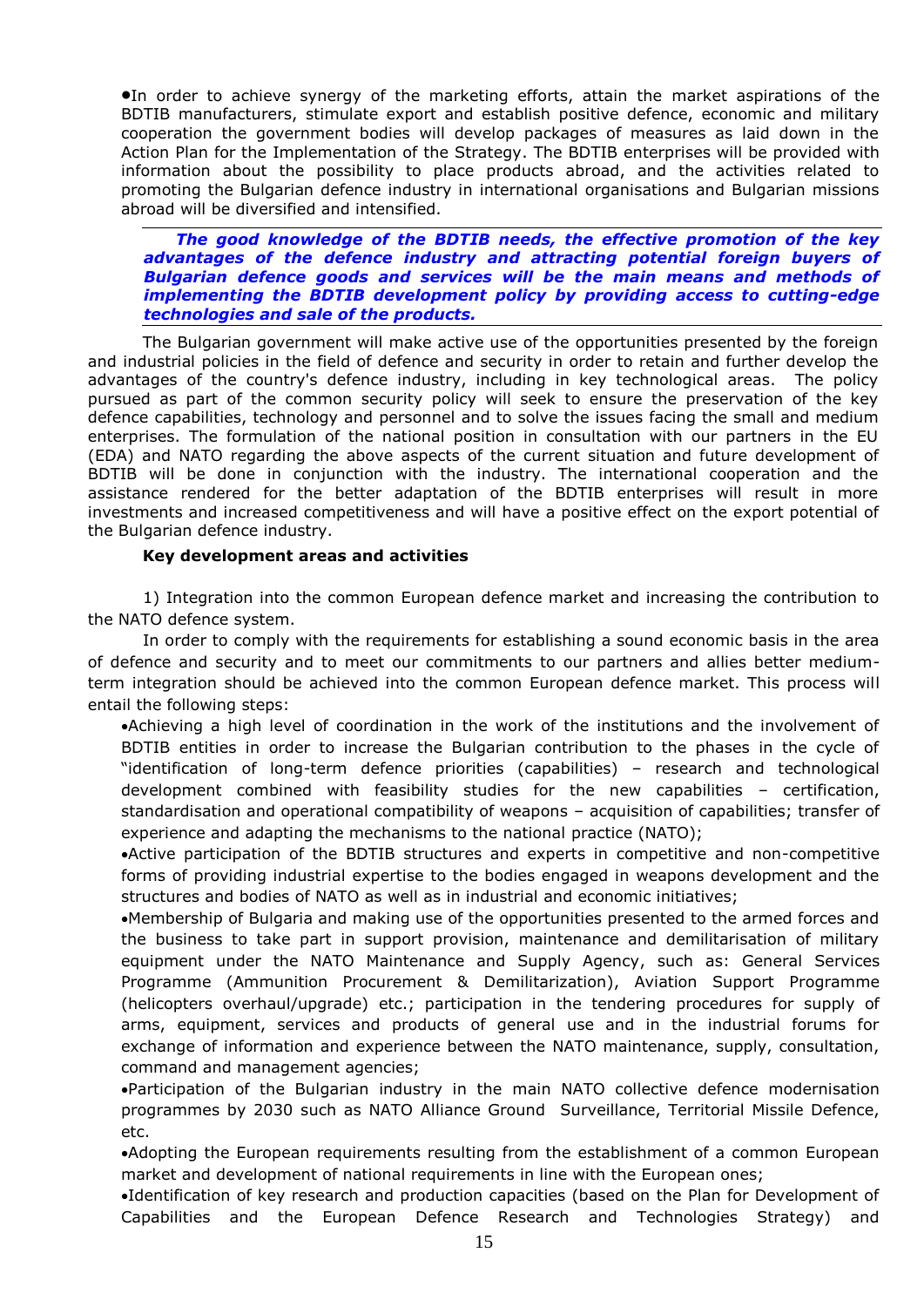synchronisation of the activities of the administration and business to best promote the national industrial capacity in the process of identification of the European defence technological and industrial base; promotion measures for large industry sectors, and inclusion of the small and medium enterprises in the supply chain (subcontractors);

•Implementing a policy aimed at developing the small and medium enterprises. They are the entities that could be successful in the European market. They are usually flexible and can quickly innovate and the future BDTIB success will depend on the effective use of the human capital and successful introduction of innovations;

•Preparation and participation in the EDA research and technology projects and programmes for weapons development; development, production and supply of defence goods to the NATO and EU member-states ;

•The identification of key research and production capacities and participation in joint projects is an ongoing activity and will be carried out in order to satisfy both the national defence and security needs, and to ensure a sufficient research and industrial contribution to the collective defence of NATO and the defence capabilities of the EU;

•Implementation of a government policy for highly qualified and well-educated specialists in the field of defence and security.

2) Bilateral military and industrial cooperation and access to the defence markets of third countries.

•The bilateral military and defence industrial cooperation with NATO and EU member-states will be aimed at establishing conditions for accelerated performance of the defence and integration obligations of Bulgaria deriving from the objectives of the above alliances and will support the modernisation of the industrial capacity, and the scientific, technological and production cooperation;

•The bilateral military and defence industrial cooperation with countries that Bulgaria has maintained relations with in the field of defence and security will be carried out to retain the positions of the Bulgarian industry as partner to the armed forces and security services in these countries and to the local industry through joint production of defence equipment and arms. The aspirations and the increased potential of these countries to conduct research on their own or in cooperation will make it necessary to modernise the forms of bilateral relations at institutional and business levels;

•Support for the export of goods will be provided through specific initiatives and measures of the competent government bodies which provide for equal treatment and increased competitiveness of the Bulgarian producers on the international markets. The government bodies draft and implement in conjunction with BDTIB programmes designed to stimulate and assist the export of defence good to the European market and third countries' markets

3) Control over the export of defence products is yet another element of the government policy in the sector. The government bodies will continue to exert export controls over such goods in accordance with the existing European and international requirements.

4) Proven and effective forms of resource sharing and regulating the relations in the cases of exporting similar defence products will be employed nationally in order to stimulate the export activities of the enterprises by applying the cluster approach.

The recommended **cluster** formation will be aimed at increasing the export effectiveness through consolidation of the interests and capabilities of the enterprises in the following product departments:

•production and trade in weapons and ammunitions and other passive and active protection gear;

•identification, surveillance, communication and control devices and systems, including IT products.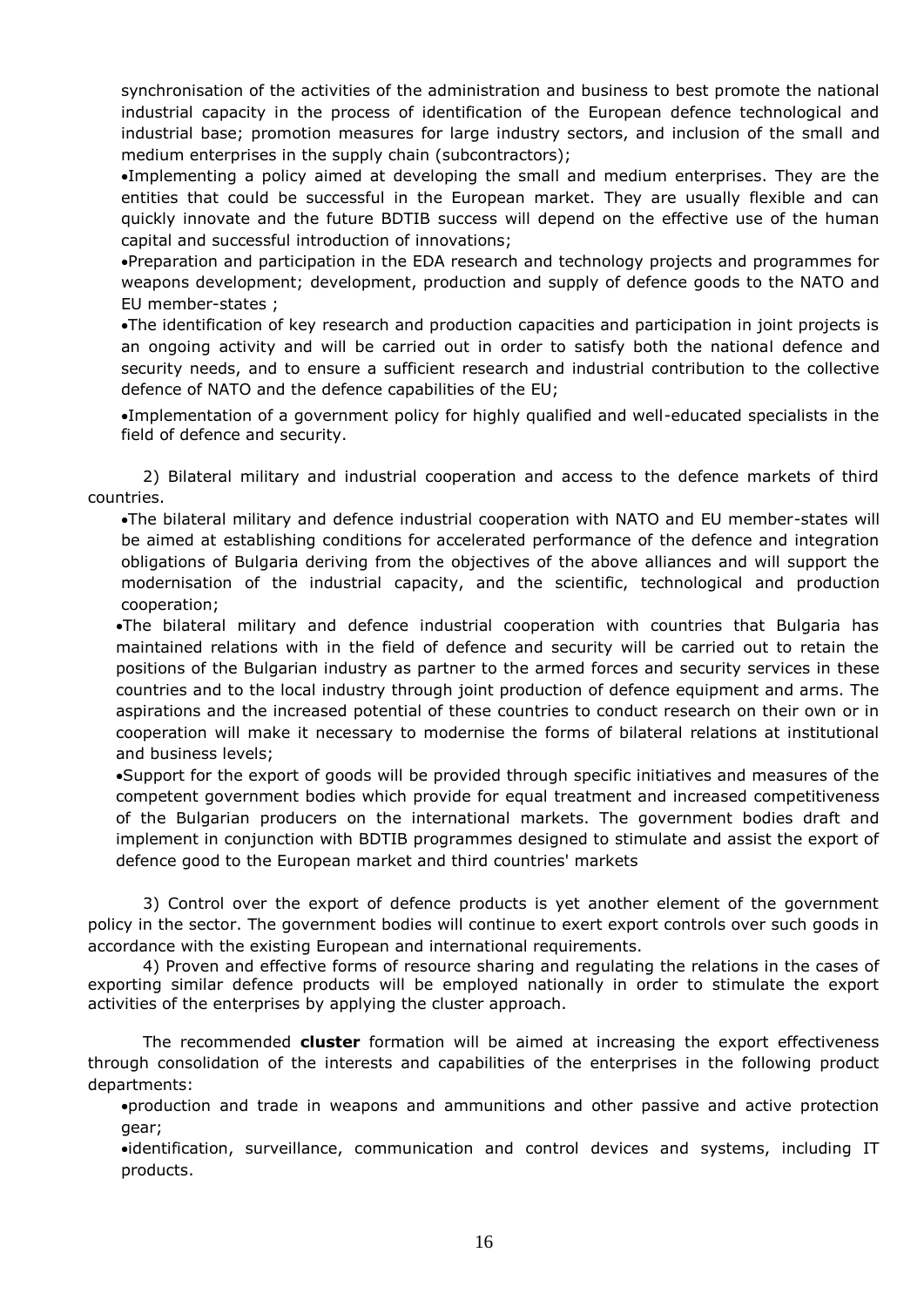This will contribute to implementing a targeted and effective market policy and to the cooperation in a situation of NATO and EU integration and for the development of the traditional defence and economic relations with third countries.

### **5. RESEARCH AND TECHNOLOGY IN SUPPORT OF DEFENCE AND SECURITY**

*Investing in research and technologies is a key factor driving the prosperity of the defence industry. Technological innovation forms the basis of all processes for the modernisation of the armed forces and security services throughout the entire life cycle of the products. The use of the national research and defence technological base creates additional pre-requisites for accelerated economic development through commercialisation of scientific research and development. The lack of a targeted and effective policy in this field makes national security dependent on outside sources of technologies and products which produces a number of negative consequences for the country (in terms of its foreign policy, economy and social area, etc.)* 

•The research and technologies outcomes are a source of development and strengthening the national research potential and the activities associated with it (e.g. maintenance, servicing and repairs, etc.). They create conditions for long-term development of the armed forces of the country which development can not only impact the inter-institutional processes, but also other sectors of the national economy. On the other hand, they can be used for both establishing leadership positions nationally and internationally in key segments of the defence and security field as well as in the area of civil use of technologies. A **Defence Research and Technologies Strategy** needs to be developed for the purposes of formulating and implementing the national policy in the field taking into account the significance of research and technology for the national defence and security. This section serves to set the framework requirements to be further elaborated in the above strategy.

•Our country is not capable of conducting research and maintaining the technologies necessary for the development of all defence capabilities outlined. In this respect key technological areas and the research capacity needed to develop the defence capabilities need to be identified and systematised. It is necessary to determine the place and role of technologies in the economic development of the country and to identify those that will sustain their development potential for a period of not less than 10-15 years. Establishing the scope and content of the research and development areas and drafting a list of main technologies in support of the defence and industrial needs would guarantee the timely and efficient implementation of the government policy concerning the development of the industry.

•The entities involved in the process of research and development for the needs of the national defence and security are MoD and MoI, their affiliate military and scientific units, MEYS, the national scientific organisations specialised in such research and the business as a direct beneficiary of the research and development outcomes. The focus of development should be placed on the priority areas while at the same time efforts are made to support other research areas based on the understanding that science has a broader application. The participants will coordinate their efforts on the following:

➢Assessing the impact of the technological achievements on the development of the operational capabilities;

➢Development of the Bulgarian defence technological and industrial base and research and development centres;

➢Making use of the existing opportunities to establish partnerships and cooperation aimed at sharing resources, research infrastructure and equipment, risks and benefits;

➢Maximum use of all available financial instruments of NATO and the EU for the implementation of pilot projects and development in the defence and security field, sustainable development, risk management and management of civil processes;

➢Practical implementation of the results and promotion of the solutions generated in the partnership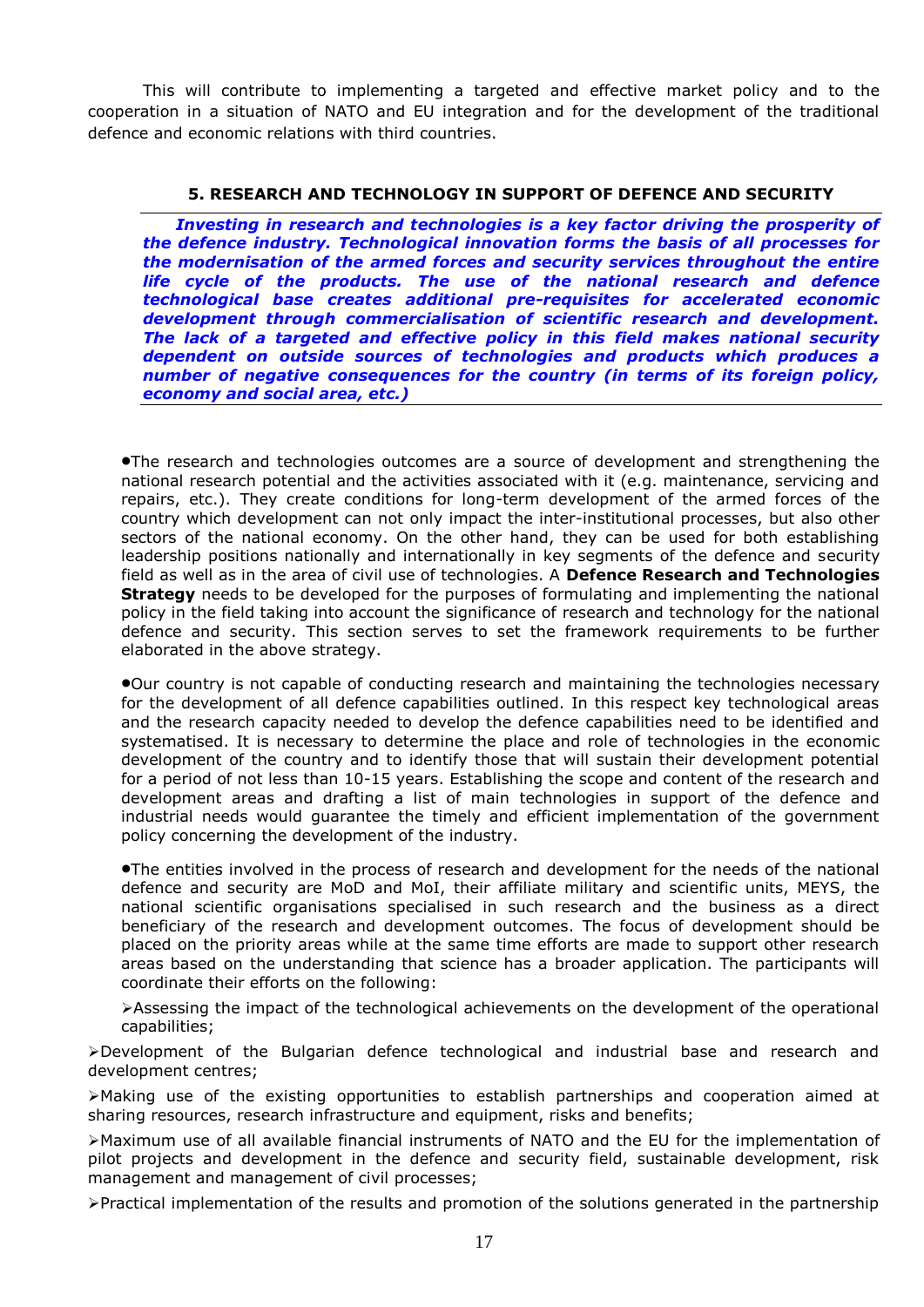and cooperation under national and European programmes;

➢Implementation of the best European practices in terms of public-private partnerships. The parties will be open for full-fledged involvement of EU partners and other partner-countries, and of NGOs, etc.;

➢Development of the priority areas as laid down in the European programmes and initiatives in order to gain access to funding. The possible priority areas are: security, monitoring and management, transport, health, civil defence, energy, environment, new materials, cutting-edge technologies, including nano-technologies, sharing and security of spatial data, competitiveness, maritime research, etc.;

➢Encouraging and assisting the strengthening of relations between the business sector, universities and research institutions at national level, including based on public-private partnerships;

➢Working out special measures and activities for entrepreneurship development, including entrepreneurship coaching at all levels of the educational system and establishment of the so called "Knowledge Factory" - youth technological platform;

➢Pilot marketing campaigns aimed at attracting investors to target sectors;

➢Making use of the European research and development initiatives such as the establishment of centres of excellence, and resources centres in the medium and long term;

➢Investment incentives and lowering the thresholds for the supported projects, financial instruments aimed at stimulating the innovations in the Bulgarian enterprises with special focus on micro, small and medium enterprises, start-ups and technological companies;

➢Encouraging the young professionals to work in the defence industry by special school and university fellowships, paid internships, exchange programmes in similar institutes and enterprises in other EU member-states.

•**IDISSC** will support the efforts of MoD, MoI, MEET, and MEYS to establish the conditions necessary for the consistent cooperation between the research units and the industry and to facilitate the timely and successful transformation of the developed technologies into high-tech products. The main instrument of this policy is the establishment and maintenance of Centres for Cutting-Edge Technologies based on proven research centres developing and producing defence and security products. The efforts will be focused on maximising the benefits from using civil technologies where applicable. The application of civil technologies for defence and security purposes will stimulate investments both in terms of development time (development periods are shorter compared to the defence technologies) and in terms of the opportunity to quickly penetrate markets which are considerably larger than the defence markets;

•In order to create the best possible conditions for research and development in the field of defence and security the budget allocation should be not less than 2% of the defence budget with 20% of those being earmarked for EDA contributions for joint research and development activities. The participation in joint EU and NATO research and development projects will eliminate the risk of duplication of efforts in this area. MoD, MoI and MEYS should coordinate the annual research and development budgets and avoid duplication in the areas where the research can be used in both the military and civil spheres. This coordination is to be achieved within the framework of IDISSC;

•In order to fully meet the state's commitment to develop a competitive BDTIB long-term measures and initiatives should be carried out on the part of the legislative and executive branches to create a favourable environment for the education and qualification of engineers and mid-level specialists for the needs of the defence industry enterprises, as well as for other industries supplying products and services for strengthening the defence and security of the country. The needs for highly qualified mid-level executives and high-level engineering personnel will be satisfied through:

- improving the capacity of the vocational schools and changing the curricula for executive personnel with vocational school diplomas in certain subjects such as industrial chemistry, mechanics, optical devices, electronics, electric engineering, etc.;

- joint review and update of the curricula and opening of new departments, when needed, for the qualification of the defence industry personnel;

- development and adoption of a national programme for life-long learning for the defence industry personnel to be approved by IDISSC.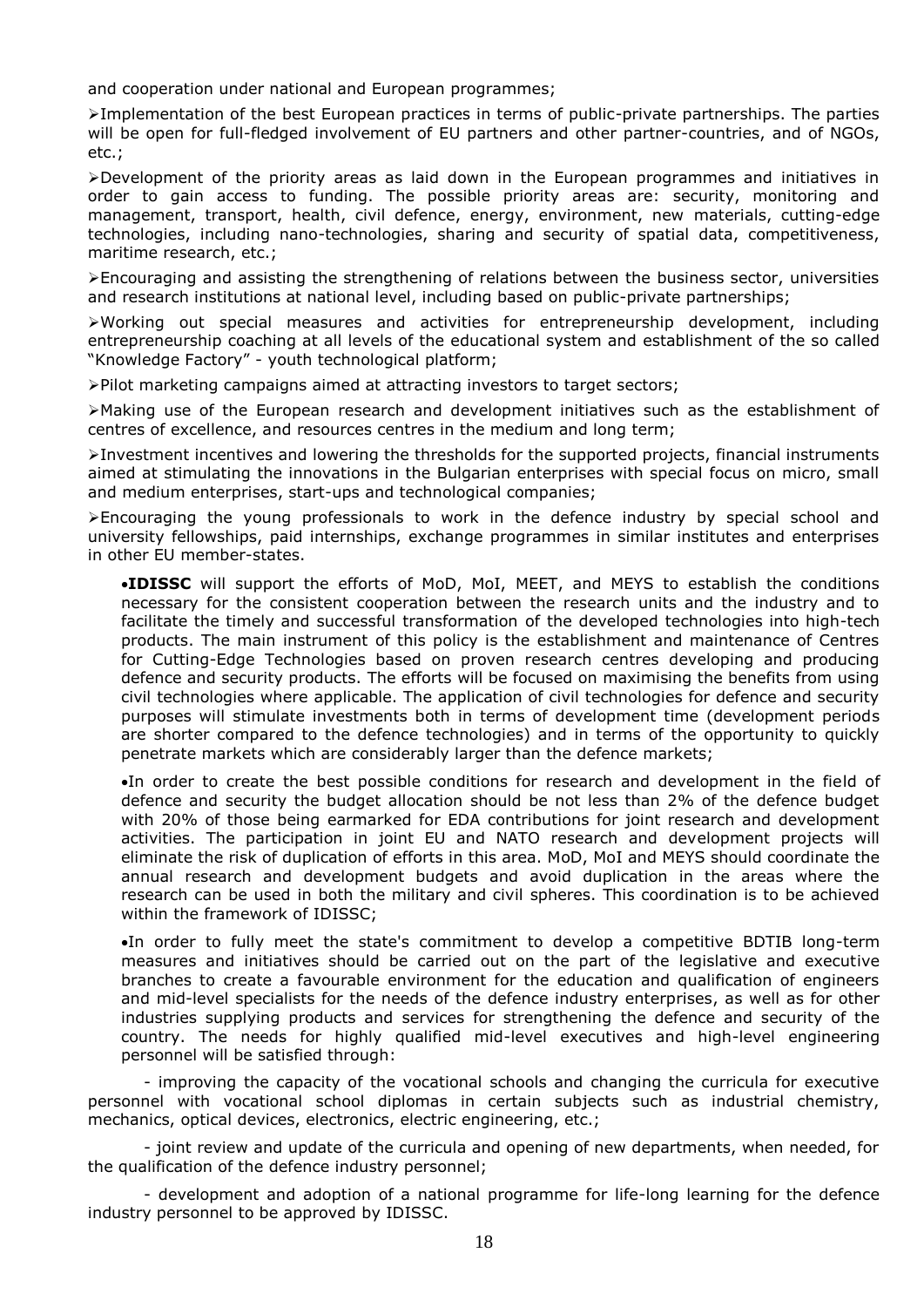The qualification of personnel in leading foreign schools, the specialisation and re-qualification in leading companies and research centres in the field of defence and security is a pressing need that will be addressed by a pro-active exchange of personnel based on inter-government and intercompany agreements.

# **6. THE FUTURE OF BDTIB**

*In accordance with the main goal laid down in the Strategy the future BDTIB should be closely integrated and develop its capacity and competences in an environment where new capabilities will be developed and where the defence and security needs within the EU and NATO will be met. The traditional cooperation with MoD, MoI, MEET, MEYS and the industries of the countries that Bulgaria maintains and develops defence and security relations with should be given a new impetus.* 

•The government bodies and the defence industry will maintain constant and active dialogue in order to produce the best results with the available budget resources for defence and security which are gradually being reduced as a share of the GDP while the absolute amounts remain the same or increase slightly. The defence and security budgets will not grow at the rate they have been growing so far. At strategic level the relations between the government institutions and BDTIB will be supported by **IDISSC** and its task forces in terms of developing individual aspects of the defence industrial policy and finding solutions to specific problems of the stakeholders. The participants will maintain constant dialogue at all levels.

•The successful further development and strengthening of BDTIB will depend on the ability of the industry to respond flexibly by using technological solutions to the dynamically changing needs in the volatile and unstable security environment. Therefore, the products developed and produced by BDTIB in the next years and the technologies applied should be focused on finding unique technological solutions with high added value and on massive use of new materials and components subject to improvement through addition of compatible and updated modifications and solutions.

•Establishing the framework of technological areas which are key and critical for the national defence and security will form the basis for the accelerated and sustainable development of the research potential and defence industrial capacities. Their development and maintenance relies on the flexibility in stimulating new ideas and putting the industrial results into practice to address the risks related to the quickly changing security environment. The national human resources in the area of research and production are the driving force for creating new ideas and generating results. The establishment of a consistent education system for the qualification, and career development of the personnel will contribute to preserving the acquired knowledge and skills, experience and know-how and will attract new researchers, engineers, and executive staff serving as a firm basis for the future of BDTIB.

•In turn the managers and owners of BDTIB enterprises should ensure their successful adaptation to the changes and their accelerated development in a situation of fair competition nationally and internationally. As a result of those activities BDTIB will acquire the following characteristics:

- technological advantage in a small number of key capabilities;
- high level of innovation in project solutions, products, processes and applications;
- best balance of cost, quality and functionality;
- ability to provide timely and adequate solutions in changing circumstances;

- flexibility and adaptability to different environment threats – from natural disasters to military conflicts;

- maximum use of civil technologies and materials for military application and forming a broad base of national suppliers and subcontractors in the so called unconventional defence industry sectors in the supply chain;